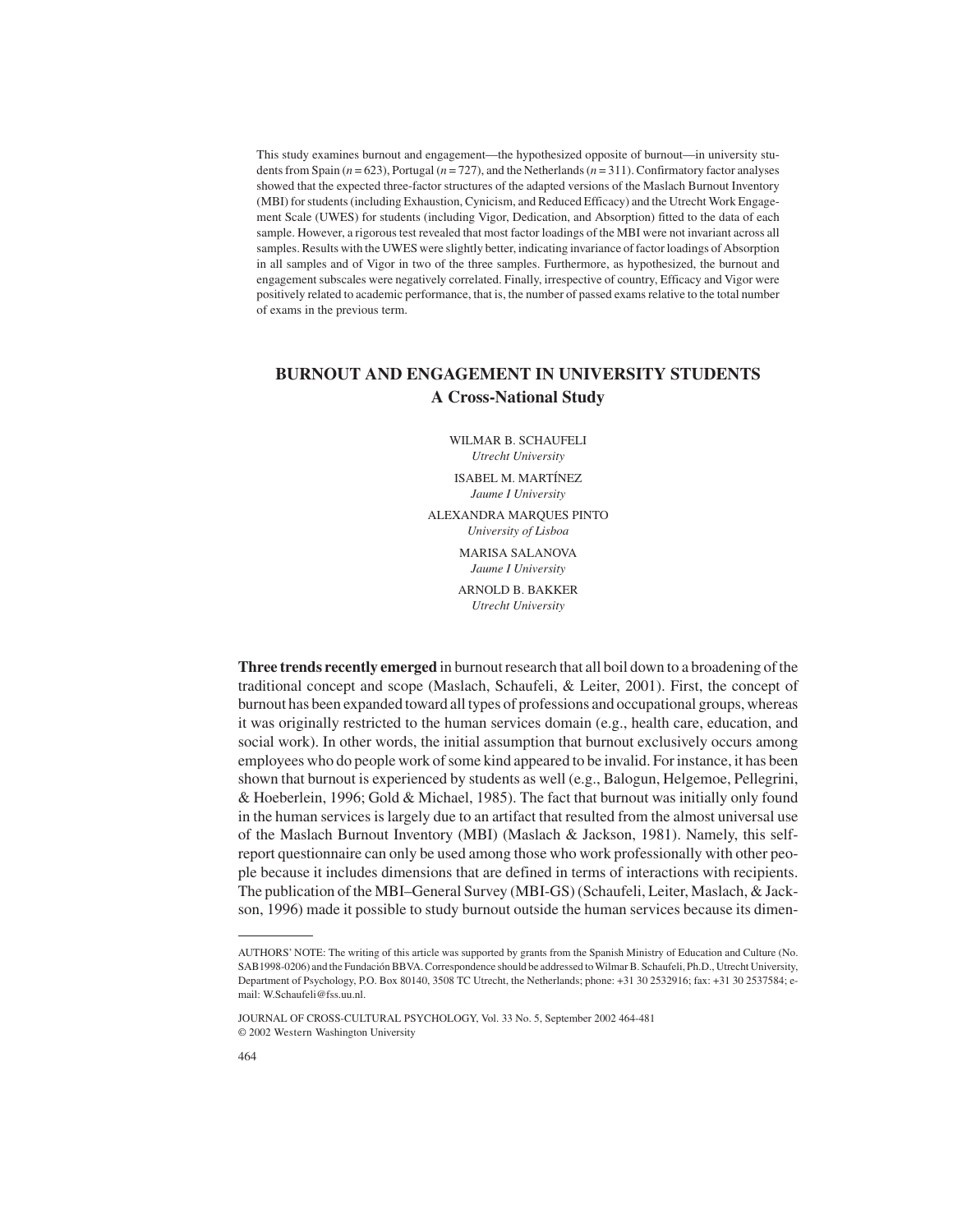sions are defined more generally and do not refer to working with recipients: (a) exhaustion is measured by items that refer to fatigue but do not make direct reference to other people as the source of those feelings; (b) cynicism reflects indifference or a distant attitude toward work in general, not necessarily with other people; and (c) professional efficacy has a broader focus compared to the parallel original MBI scale, encompassing social and nonsocial aspects of occupational accomplishments. Psychometric research with the MBI-GS using confirmatory factor analysis demonstrated that the three-factor structure is invariant across various occupations (e.g., Bakker, Demerouti, & Schaufeli, in press; Leiter & Schaufeli, 1996; Taris, Schreurs, & Schaufeli, 1999).

The first objective of the current study is to investigate the modified MBI-GS that has been adapted for use among students, from now on called the MBI–Student Survey (MBI-SS). In previous adaptations of the original MBI, *instructors* was substituted for *recipients* (e.g., Balogun et al., 1996; Gold & Michael, 1985), which is problematic because it might change the meaning of the particular items involved. However, because the MBI-GS is a more generic instrument that measures burnout without referring to other people, such inherent problems of rewording are avoided. Burnout among students refers to feeling exhausted because of study demands, having a cynical and detached attitude toward one's study, and feeling incompetent as a student. It is expected that the three-factor structure will be replicated in the MBI-SS.

The second recent development in burnout research is the shift toward its opposite: engagement. This is to be seen as part of a more general emerging trend toward a positive psychology that focuses on human strengths and optimal functioning rather than on weaknesses and malfunctioning (Seligman & Csikszentmihalyi, 2000). We define engagement as a positive, fulfilling, and work-related state of mind that is characterized by vigor, dedication, and absorption (Schaufeli, Salanova, González-Romá, & Bakker, in press). Rather than a momentary and specific state, engagement refers to a more persistent and pervasive affective-cognitive state that is not focused on any particular object, event, individual, or behavior. Vigor is characterized by high levels of energy and mental resilience while working and by the willingness and ability to invest effort in one's work. Dedication is characterized by a sense of significance, enthusiasm, inspiration, pride, and challenge. The final dimension of engagement, absorption, is characterized by being fully concentrated and happily engrossed in one's work, whereby time passes quickly and one feels carried away by one's job. Being fully absorbed in one's work goes beyond merely feeling efficacious and comes close to what has been called flow, a state of optimal experience that is characterized by focused attention, a clear mind, mind and body unison, effortless concentration, complete control, loss of selfconsciousness, distortion of time, and intrinsic enjoyment (Csikszentmihalyi, 1990). However, flow typically refers to rather particular, short-term peak experiences instead of a more pervasive and persistent state of mind, as is the case with engagement.

The second objective of our article is to investigate the newly developed engagement questionnaire for students that is based on the Utrecht Work Engagement Scale (UWES), recently introduced by Schaufeli et al. (in press). More particularly, the factorial validity and the internal consistencies of the three scales of the student version of the UWES (vigor, dedication, and absorption) are studied. It is expected that the three-factor structure of the UWES will be replicated for the UWES–Student (UWES-S). In addition, the relationship with burnout, as measured with the MBI-SS, will be examined. Because student burnout is considered to be an erosion of academic engagement, it is expected that all burnout and engagement scales are at least moderately negatively related (i.e., when efficacy is reversibly scored as reduced efficacy). That is, according to the rule of thumb proposed by Cohen and Holliday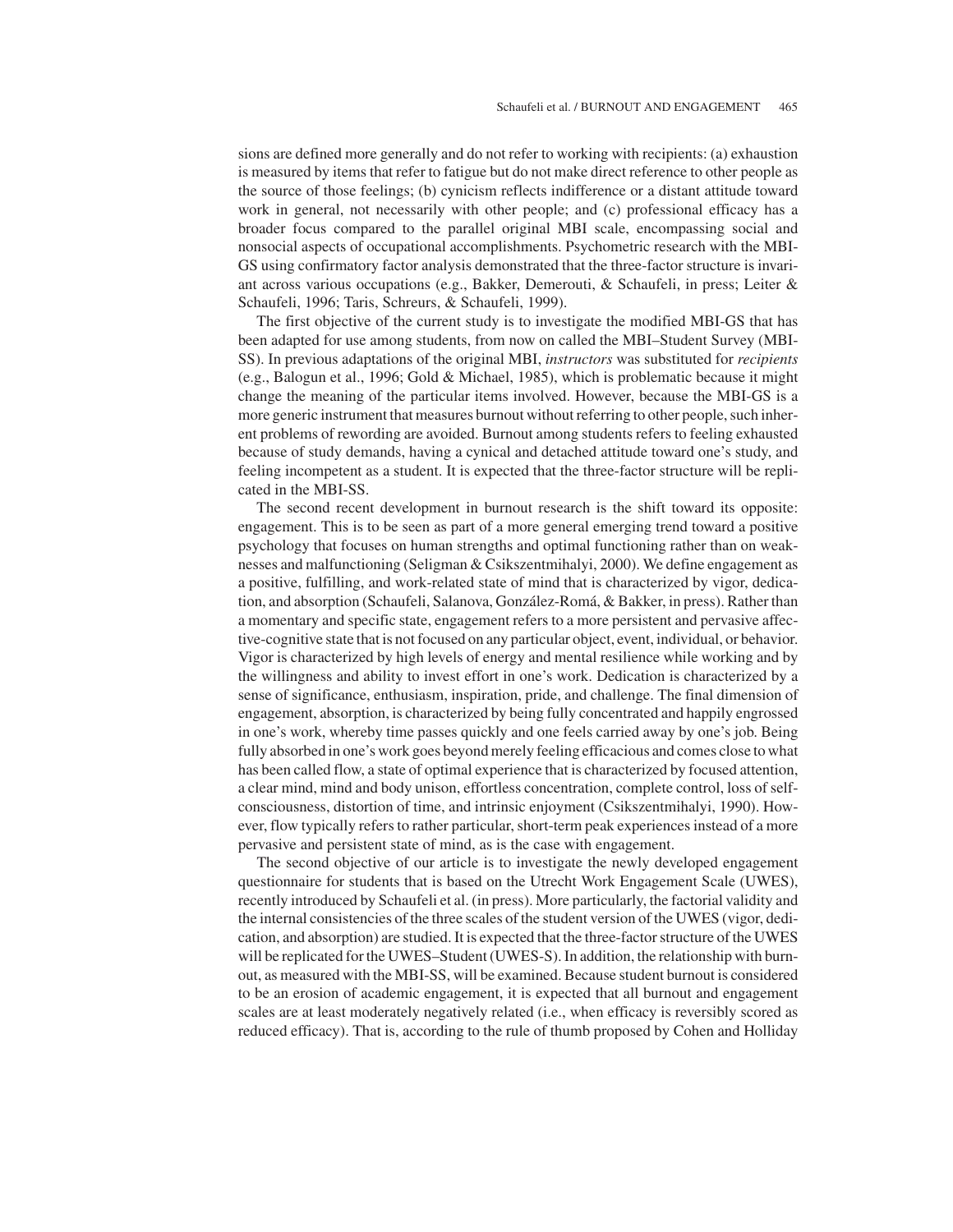(1982), correlations between burnout and engagement scales should exceed  $.40<sup>1</sup>$  A relatively strong association is particularly expected between exhaustion and vigor as well as between cynicism and dedication because these scales are clearly antithetical.

The third and final development in burnout research has been that burnout is now studied around the globe. Initially, burnout was predominantly investigated in North America, but during the past decade it has drawn the attention of researchers in many other countries. Usually, the MBI has simply been translated and its psychometric properties taken for granted, or the relevant psychometric information is only available in local languages. Relatively few exceptions exist that, by and large, show sufficient internal consistencies of the MBI scales and yield similar factorial validity and construct validity as compared to the original American MBI. This is, for instance, the case for teachers from Jordania (Abu-Hilal  $\&$ Salameh, 1992), Greece (Kantas & Vassilaki, 1997), and Holland (Schaufeli, Daamen, & Van Mierlo, 1994) and for Chinese human services employees (Tang, 1998), Japanese health care professionals (Madusa, 1997), Dutch dentists (Gorter, Albrecht, Hoogstraten, & Eijkman, 1999), and Swedish social welfare employees (Söderfeldt, Söderfeldt, Warg, & Ohlson, 1996). Even fewer cross-national studies have been carried out that directly compare psychometric properties across samples of different countries, such as Germany, the Netherlands, and France (Enzmann, Schaufeli, & Girault, 1995); New Zealand, the United Kingdom, and Estonia (Green, Walkey, & Taylor, 1991); the Netherlands and Poland (Schaufeli & Janczur, 1994); and Finland, Sweden, and the Netherlands (Schutte, Toppinnen, Kalimo, & Schaufeli, 2000). Despite some minor deviations, these comparisons produce positive results: The original three-factor structure of the MBI usually appears to be invariant across samples from different countries.

The third objective of this article is to examine the MBI-SS and the UWES-S simultaneously in three different countries: Spain, Portugal, and the Netherlands. Most important, the invariance of the factor structure of both instruments is examined, as well as the scales' internal consistencies and intercorrelations. So far, no cross-national studies on student burnout have been carried out, whereas virtually all cross-cultural studies on distress among students compared Western and Asian students (e.g., Leong, Mallinckrodt, & Kralj, 1990; Tan, 1994; Watson & Sinha, 1999). Typically, it is found that compared to Asian students, distress levels in Western students are higher. To our knowledge, no cross-national studies have been carried out among European student samples, presumably because cultural differences within Europe are expected to be small. Yet despite relatively small cultural differences, the cross-national generalizability of the three burnout dimensions is not entirely beyond question. For instance, in a sample of Spanish information technology workers, instead of the original three-factor structure, a four-factor solution fitted better to the data in which the efficacy factor split into a self-confidence factor and a goal-attainment factor (Salanova & Schaufeli, 2000).

The final objective is to study the relationship of engagement and burnout with academic performance. As far as we know, no studies have been carried out on engagement and (academic) performance, but it seems plausible that vigorous and dedicated students who are energetic and immersed in their studies are successful as well. As for burnout, it seems that generally speaking, the relationship with performance is rather weak and inconsistent, particularly when objective performance indicators are used instead of self-reports or supervisor ratings (see Schaufeli & Enzmann, 1998, pp. 91-92). This also applies to the relationship between student burnout and academic performance. For instance, Nowack and Hanson (1983) found a weak negative relationship between burnout and other-rated performance in college students, and McCarthy, Pretty, and Catano (1990) found a significant but low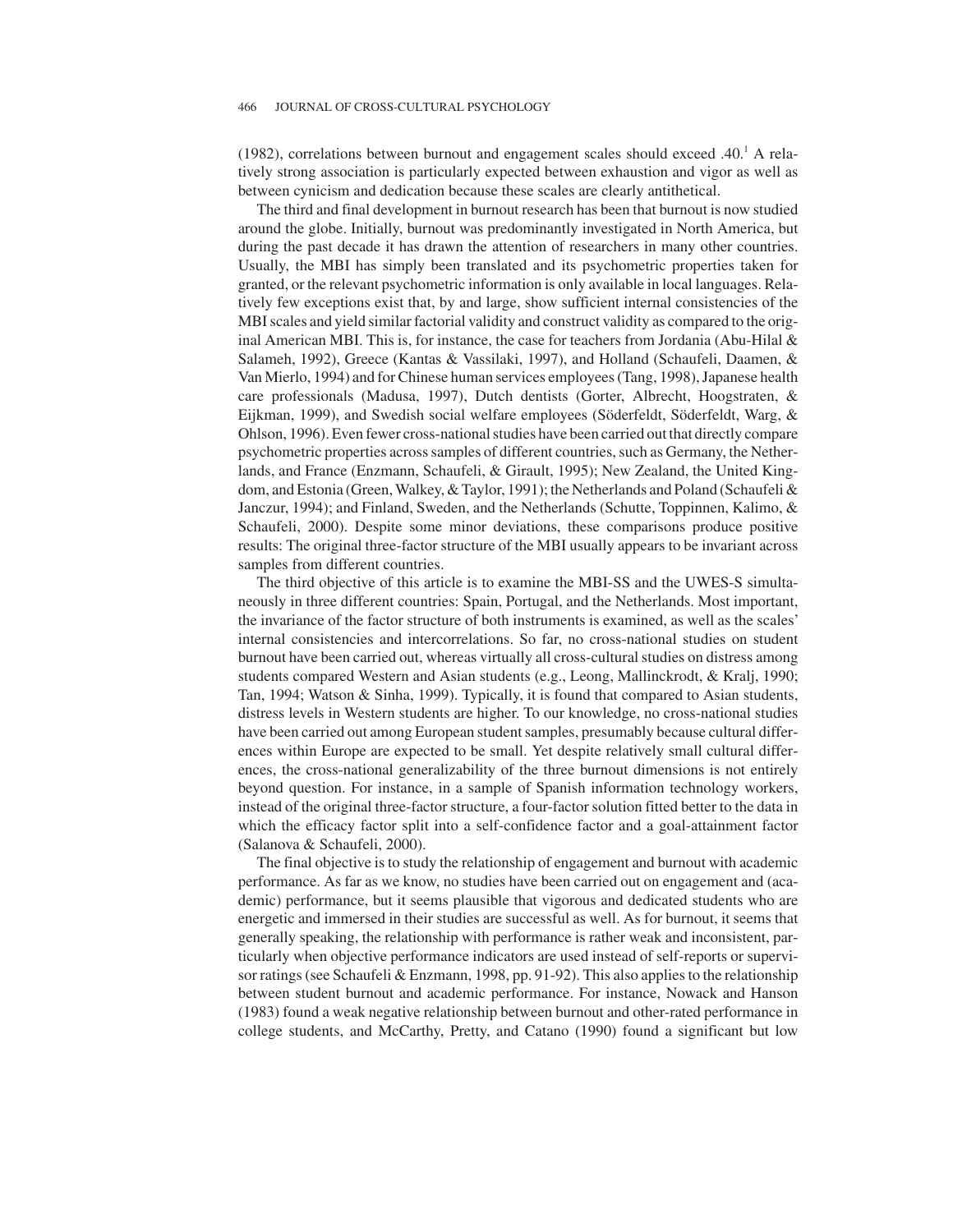negative correlation between students'level of burnout and their grade point average. Contrarily, Balogun et al. (1996) found no relationship between burnout and cumulative grade point average. Recently, using a longitudinal design, Stewart, Lam, Betson, Wong, and Wong (1999) found that academic performance during medical school was negatively related to reported stress levels (i.e., anxiety and depression). In a study that used multiple performance indicators, Garden (1991) found a negative relationship between burnout and perceived performance of undergraduate students, whereas no relationship was found for actual performance. Probably, inadequate operationalizations of burnout have been responsible for these ambiguous results because questionable student versions of the MBI were used (see above).

#### **HYPOTHESES**

*Hypothesis 1:* The three-factor structure of the MBI-SS (i.e., exhaustion, cynicism, efficacy) fits to the data of each sample separately.

*Hypothesis 2:* The three-factor structure of the UWES-S (i.e., vigor, dedication, absorption) fits to the data of each sample separately.

*Hypothesis 3:*The factor structure of the MBI-SS is invariant across samples of the three countries.

*Hypothesis 4:*The factor structure of the UWES-S is invariant across samples of the three countries. *Hypothesis 5:* All burnout and engagement scales are at least moderately negatively correlated.

*Hypothesis 6:* Academic success is positively related with engagement and negatively related with burnout.

#### **METHOD**

# **SAMPLES AND PROCEDURE**

A questionnaire was administered to a total sample of 1,661 undergraduate students originating from three European universities in Castellón (Spain), Lisbon (Portugal), and Utrecht (the Netherlands), respectively. Of this total sample, 77% was female and 23% was male; the mean age was  $23.1$  years  $(SD = 4.9)$ . Table 1 presents some additional sample characteristics.

In Portugal, the formal length of the university study program is 5 years, whereas in the Netherlands and Spain it is 4 years. Most students were enrolled in psychology: 41%, 52%, and 45% in Spain, Portugal, and the Netherlands, respectively. In addition, in Portugal students were enrolled in educational sciences (10%), social sciences (8%), and philology (30%), whereas in Spain they were enrolled in computer engineering (27%), tourism (16%), chemistry (10%), business administration (4%), and humanities (2%) and in the Netherlands in educational sciences (32%), general social sciences (17%), and anthropology or sociology (5%).

#### **INSTRUMENTS**

Burnout was assessed with a modified version of the MBI-GS (Schaufeli et al., 1996) that was adapted for use in student samples (see the appendix). For instance, the item "I feel emotionally drained from my *work* [italics added]" was rephrased in "I feel emotionally drained from my *study* [italics added]." The MBI-SS consists of 16 items that constitute three scales (see the appendix): Exhaustion (EX; 5 items), Cynicism (CY; 5 items), and Efficacy (EF; 6 items). All items are scored on a 7-point frequency rating scale ranging from 0 (*never*) to 6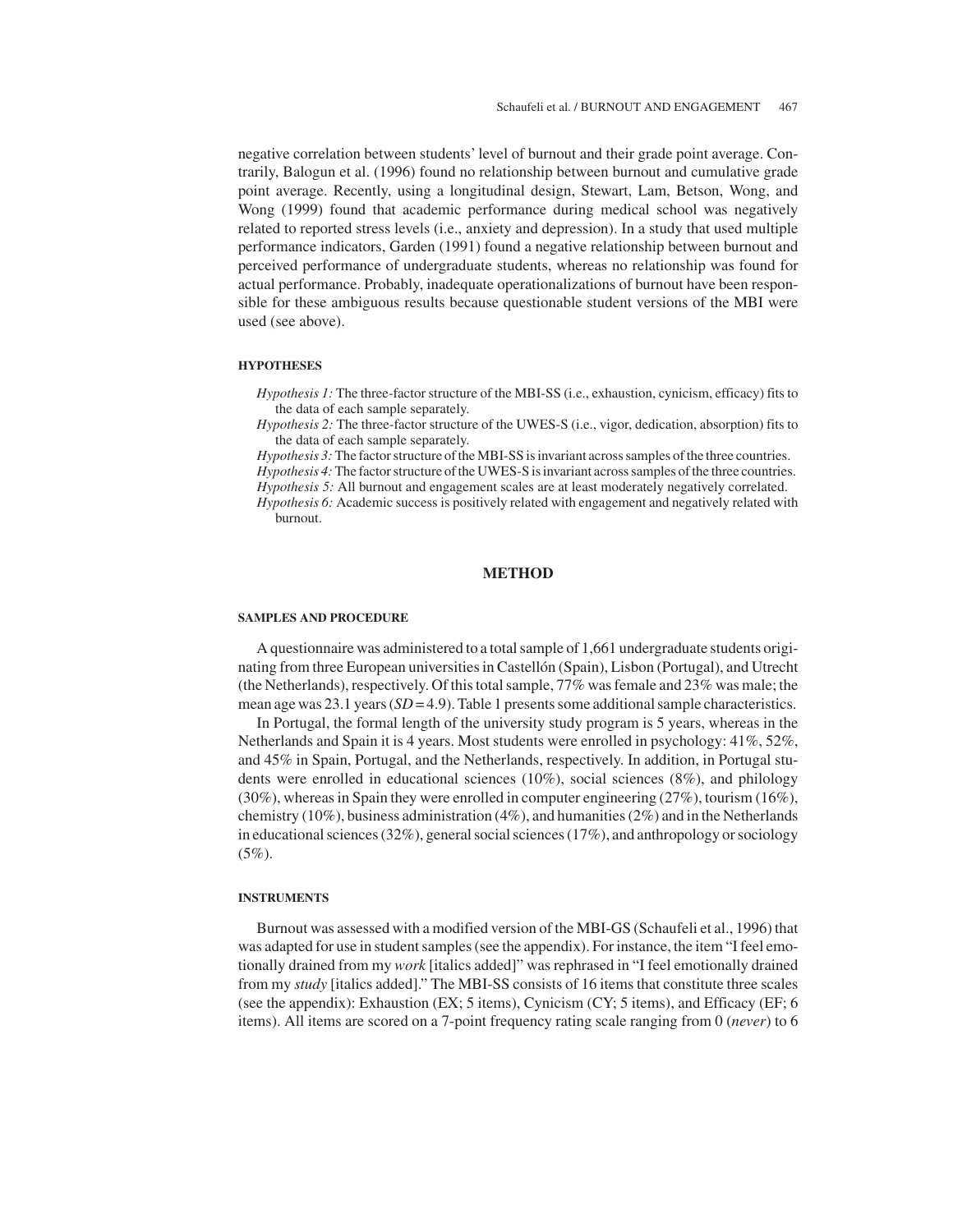| Sample Characteristics |                   |                        |                                |  |  |  |  |  |
|------------------------|-------------------|------------------------|--------------------------------|--|--|--|--|--|
|                        | Spain $(n = 623)$ | Portugal ( $n = 727$ ) | <i>Netherlands</i> $(n = 311)$ |  |  |  |  |  |
| Gender $(\% )$         |                   |                        |                                |  |  |  |  |  |
| Male                   | 38                | 16                     | 12                             |  |  |  |  |  |
| Female                 | 62                | 84                     | 88                             |  |  |  |  |  |
| Age                    |                   |                        |                                |  |  |  |  |  |
| $\boldsymbol{M}$       | 21.6              | 24.7                   | 22.6                           |  |  |  |  |  |
| SD                     | 3.5               | 6.0                    | 2.6                            |  |  |  |  |  |
| Study year $(\%)$      |                   |                        |                                |  |  |  |  |  |
| 1st                    | 8                 | $\overline{0}$         | 9                              |  |  |  |  |  |
| 2nd                    | 13                | 37                     | 46                             |  |  |  |  |  |
| 3rd                    | 11                | 20                     | 33                             |  |  |  |  |  |
| 4th                    | 25                | 18                     | 6                              |  |  |  |  |  |
| 5th                    | 27                | 25                     | 5                              |  |  |  |  |  |
| More than 5            | 15                | $\theta$               | $\mathbf{0}$                   |  |  |  |  |  |

**TABLE1 Sample Characteristics**

(*always*). High scores on EX and CY and low sores on EF are indicative for burnout (i.e., all EF items are reverse scored, which is denoted by rEF). As suggested by Schutte et al. (2000), one particular CY item ("When I'm in class or I'm studying I don't want to be bothered") was removed because it was shown to be ambivalent and thus unsound.<sup>2</sup> In the Dutch and Spanish samples, the adapted previously published Dutch (Schaufeli & Van Dierendonck, 2000) and Spanish (Gill-Monte & Pieró, 1999) translations were used, respectively. The Spanish version of the MBI-SS was translated into Portuguese by the third author and checked subsequently by a bilingual psychologist for semantic and syntactic equivalence of both versions.

Engagement was assessed with the 17-item UWES (Schaufeli et al., in press) that includes three subscales: Vigor (VI; 6 items), Dedication (DE; 5 items), and Absorption (AB; 6 items). Like with the MBI, items of the UWES that refer to *work* or *job* have been replaced by *studies* or *class*. Items of the resulting UWES-S are similarly scored to those of the MBI-SS. To avoid answering bias, burnout and engagement items were merged randomly. A Spanish and an English version of the UWES was available, as well as the original Dutch version (Demerouti, Bakker, De Jonge, Janssen, & Schaufeli, 2001). The Spanish version of the UWES-S was translated into Portuguese by the third author, and subsequently a bilingual psychologist checked both versions for semantic and syntactic equivalence. The final version of the UWES-S is shown in the appendix.

Academic performance was assessed by computing the ratio of the number of passed exams in the previous term relative to the total number of exams during that same period. The resulting ratio was multiplied by 100 so that the final index indicates the proportion of passed exams. For Spain, Portugal, and the Netherlands the mean proportions of passed exams were 67.2% (*SD* = 27.3), 93.6% (*SD* = 17.8), and 81.3 (*SD* = 21.8), respectively.

#### **ANALYSES STRATEGY**

Structural equation modeling (SEM) methods as implemented by AMOS (Arbuckle, 1997) were used to test two factorial models for the MBI-SS and the UWES-S, respectively. Before performing SEM, the frequency distributions of the MBI-SS and UWES-S were checked for normality and multivariate outliers were removed. First, the hypothesized three-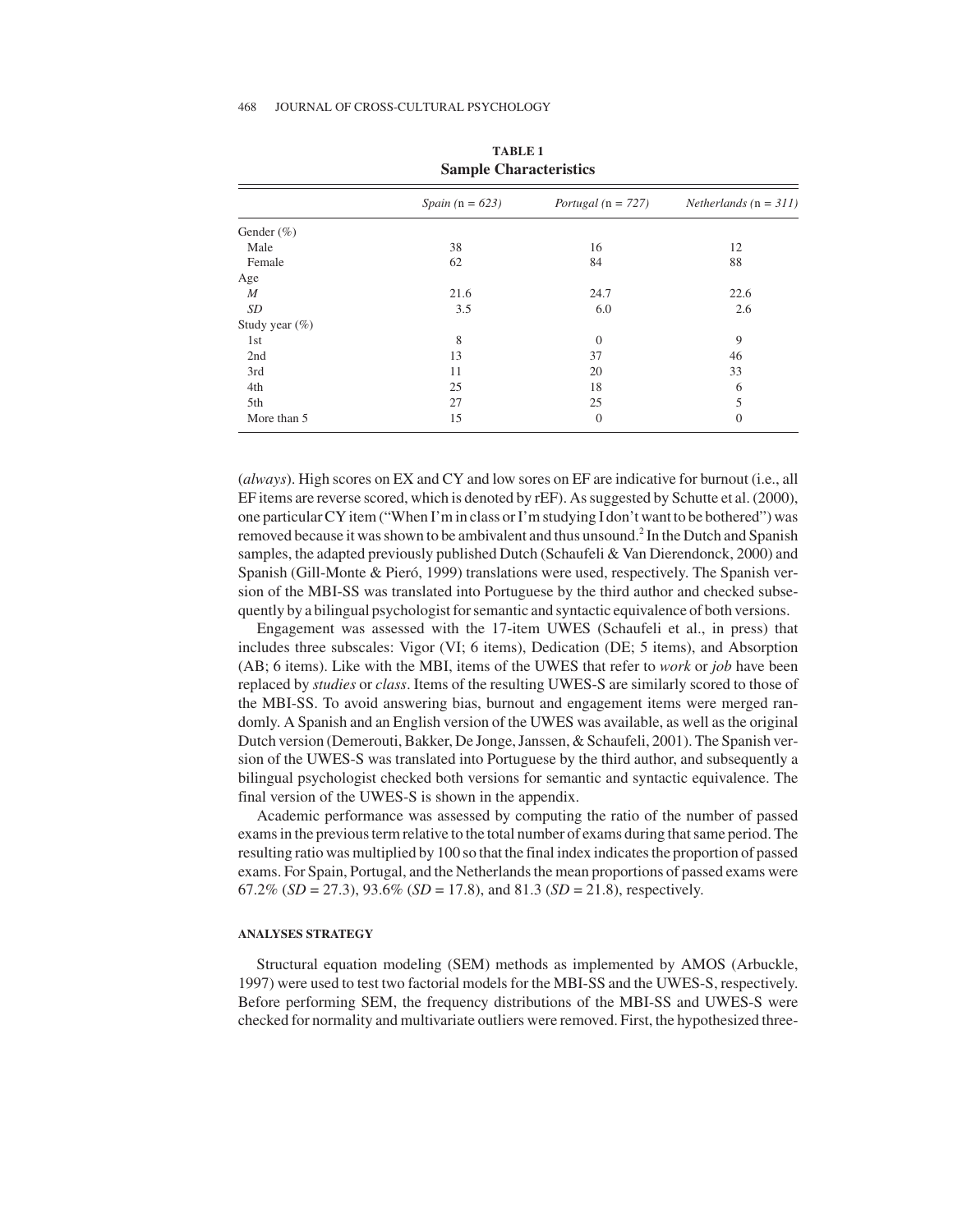factor models of the MBI-SS and the UWES-S were tested in each sample separately. Next, again in each sample, possible misspecifications as suggested by the so-called modification indices (see below) were looked for and eventually a revised, respecified model was fitted to the data. Finally, multigroup analyses were used to assess the fit of the MBI-SS and UWES-S models simultaneously across pairs of samples. Following Byrne (2001, pp. 173-199) and based on the best-fitting baseline model for each group, a multigroup model was tested with no constraints imposed (Model 1). Next, Model 2 with all factor loadings constrained was tested across groups. Given that Model 1 fits significantly better to the data than Model 2, as indicated with the  $\chi^2$  difference test (Jöreskog & Sörbom, 1986), it was subsequently determined which factor loadings are not operating equivalently across groups. To do this, Model 3 was tested that specifies constrained factor loadings pertinent to just one factor of the instrument under study. Subsequently, the fit of Model 1 and Model 3 was compared. Given that Model 1 fits significantly better to the data compared to Model 3, the invariance of each item was tested individually by testing a model that constrained the factor loadings of this particular item across groups. This procedure was repeated cumulatively, that is, all those factor loadings that are found to be invariant were held cumulatively constrained equal across groups. The multigroup analyses were carried out to one pair of samples at a time, thus rendering a series of three analyses (i.e., Portugal vs. Spain, Portugal vs. the Netherlands, and Spain vs. the Netherlands).

Maximum likelihood estimation methods were used and the input for each analysis was the covariance matrix of the items. The goodness-of-fit of the models was evaluated using absolute and relative indices. The absolute goodness-of-fit indices calculated were the  $\chi^2$ goodness-of-fit statistic and the Root Mean Square Error of Approximation (RMSEA) (Browne & Cudeck, 1993). Values smaller than .08 for RMSEA are indicative of an acceptable fit, and values greater than 0.1 should lead to model rejection (Browne & Cudeck, 1993). Unfortunaly, the  $\chi^2$  goodness-of-fit statistic is sensitive to sample size, so that the probability of rejecting a hypothesized model increases as sample size increases. To overcome this problem, the computation of other relative goodness-of-fit indices is strongly recommended (Bentler, 1990). The relative goodness-of-fit indices computed in the current study are (a) the Comparative Fit Index (CFI), a population measure of model misspecification that is particularly recommended for model comparison purposes (Goffin, 1993); and (b) the Tucker-Lewis Index (TLI) (Tucker & Lewis, 1973), which is a relative measure of covariation explained by the model that is specifically developed to assess factor models. For both relative fit indices, as a rule of thumb, values greater than .90 are considered as indicating a good fit (Hoyle, 1995).

# **RESULTS**

A check on the normal distribution of the MBI-SS and SEI items revealed that only the kurtosis of one CY item in the Portuguese sample ("I have become less interested in my studies since my enrollment at the university") slightly exceeded the critical value. Furthermore, based on Mahalanobis Distance (see Stevens, 1996, pp. 107-120), eight multivariate outliers were removed.

To test Hypotheses 1 and 2, the three-factor models of the MBI-SS and the SEI were fitted to the data of each sample separately (see Table 2).

Table 2 shows that the estimated three-factor MBI-SS model fits reasonably well to the data of all three samples. That is, values of CFI and RMSEA satisfy their respective criteria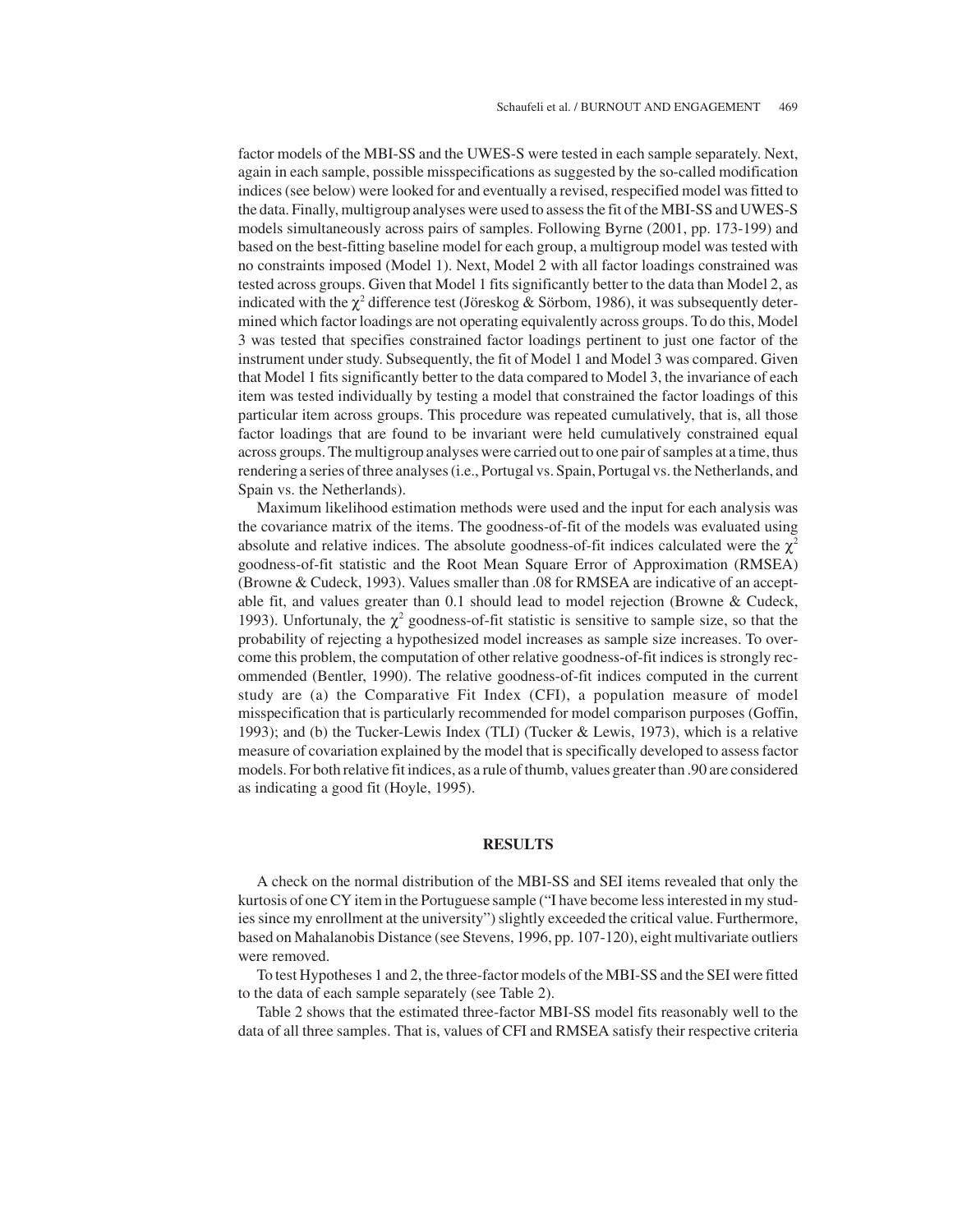| Model       | $\chi^2$ | df  | <b>TLI</b> | CFI | <b>RMSEA</b> |
|-------------|----------|-----|------------|-----|--------------|
| MBI-SS      |          |     |            |     |              |
| Spain       | 357.48   | 87  | .88        | .90 | .07          |
| Revised     | 209.48   | 81  | .94        | .95 | .05          |
| Portugal    | 405.80   | 87  | .88        | .90 | .07          |
| Revised     | 280.00   | 82  | .92        | .94 | .06          |
| Netherlands | 184.05   | 87  | .92        | .93 | .06          |
| Revised     | 127.14   | 83  | .96        | .97 | .04          |
| UWES-S      |          |     |            |     |              |
| Spain       |          |     |            |     |              |
| 17 items    | 505.80   | 116 | .89        | .90 | .07          |
| 14 items    | 263.68   | 74  | .93        | .94 | .06          |
| Revised     | 187.73   | 72  | .96        | .97 | .05          |
| Portugal    |          |     |            |     |              |
| 17 items    | 616.41   | 116 | .87        | .89 | .08          |
| 14 items    | 453.05   | 74  | .90        | .92 | .07          |
| Revised     | 286.82   | 71  | .94        | .95 | .06          |
| Netherlands |          |     |            |     |              |
| 17 items    | 473.03   | 116 | .73        | .77 | .10          |
| 14 items    | 237.80   | 74  | .84        | .87 | .08          |
| Revised     | 163.45   | 68  | .90        | .93 | .07          |
|             |          |     |            |     |              |

**TABLE2 The Fit of the Three-Factor Models of the MBI-SS and the UWES-S in** the Spanish ( $n = 621$ ), Portuguese ( $n = 723$ ), and Dutch ( $n = 309$ ) Samples

NOTE: MBI-SS = Maslach Burnout Inventory–Student Survey, UWES-S = Utrecht Work Engagement Student scale, TLI = Tucker-Lewis Index, CFI = Comparative Fit Index, and RMSEA = Root Mean Square Error of Approximation. After 8 multivariate outliers have been removed.

of > .90 and < .08 in all three samples. Moreover, in the Dutch sample TLI meets its criterion of .90, whereas this value is approached in both other samples. Inspection of the modification indices revealed that in the Spanish, Dutch, and Portuguese samples, three, four, and one item(s) might have been misspecified, respectively. That is, modification indices suggested that these items might load on a different factor. However, only in the Portuguese sample, a respecified model that takes into account this misspecification fitted slightly better to the data compared to the original model ( $\chi^2 = 363.53$ ,  $df = 87$ ,  $p < .001$ , TLI = .90, CFI = .92, RMSEA = .06).<sup>3</sup> After allowing six, five, and four error variances of single items within particular subscales to correlate in the Spanish, Portuguese, and Dutch samples, respectively which was based on information obtained from the modification indices—the fit of the threefactor models improved in all three samples.<sup>4</sup> As can be seen from Table 2, the respecified models now meet the criteria for good fit in all three samples. The correlated error variances of the Dutch and Spanish samples largely overlap, that is, all four error terms that were allowed to correlate in the Dutch sample also correlate in the Spanish sample. Of the five correlated errors in the Portuguese sample, only one was similar with the Spanish and Dutch samples (i.e., CY3-CY4). Table 3 shows the correlations between the latent factors of the respecified MBI-SS models in each sample, as well as the internal consistencies (Cronbach's α) of the MBI-SS scales.

Except for the correlations with EX in the Dutch sample, all other correlations between subscales are of similar magnitude across samples. Moreover, except for EF that shows  $\alpha$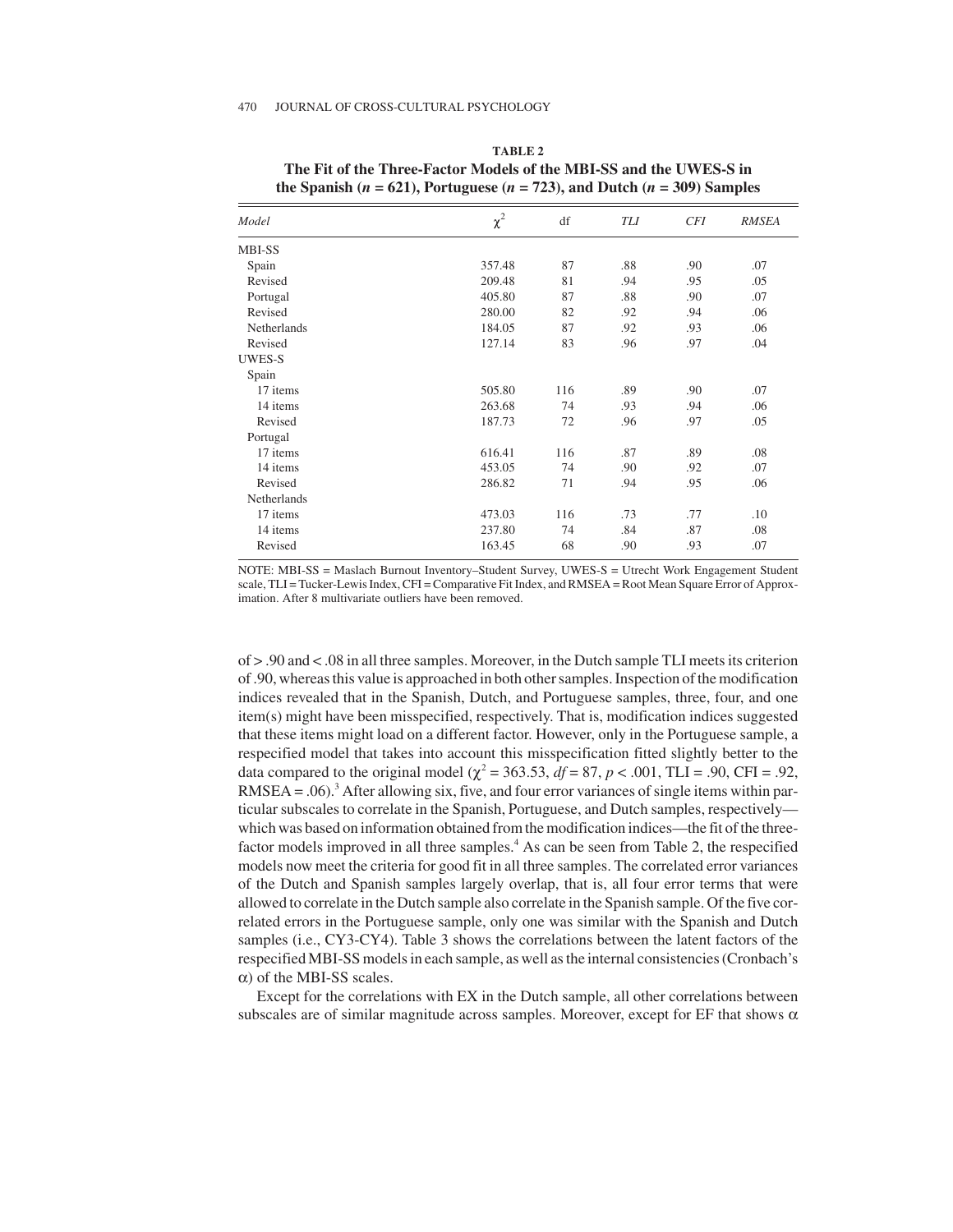|           |          |                   |     |                        | MBI-SS                 |     |                                  |                                  |     |
|-----------|----------|-------------------|-----|------------------------|------------------------|-----|----------------------------------|----------------------------------|-----|
|           |          | Spain $(n = 621)$ |     | Portugal ( $n = 723$ ) |                        |     | <i>Netherlands</i> ( $n = 309$ ) |                                  |     |
|           | EX       | CY                | EF  | EX                     | CY                     | EF  | EX                               | CY                               | EF  |
| EX        | .74      |                   |     | .79                    |                        |     | .80                              |                                  |     |
| <b>CY</b> | $.64***$ | .79               |     | $.59***$               | .82                    |     | .39***                           | .86                              |     |
| rEF       | $.30***$ | $.51***$          | .76 | $.26**$                | $.44***$               | .69 | $.14**$                          | $.46***$                         | .67 |
|           |          |                   |     |                        | UWES-S                 |     |                                  |                                  |     |
|           |          | Spain $(n = 621)$ |     |                        | Portugal ( $n = 723$ ) |     |                                  | <i>Netherlands</i> ( $n = 309$ ) |     |
|           | VI       | DE                | AB  | VI                     | DE                     | AB  | VI                               | DE                               | AB  |
| VI        | .79      |                   |     | .79                    |                        |     | .65                              |                                  |     |
| DE        | .79***   | .85               |     | $.73***$               | .86                    |     | $.93***$                         | .77                              |     |
| AB        | $.94***$ | $.84***$          | .65 | $.87***$               | $71***$                | .73 | $91***$                          | $.83***$                         | .67 |

| TABLE 3                                                                            |
|------------------------------------------------------------------------------------|
| Intercorrelations and Internal Consistencies (Cronbach's $\alpha$ on the diagonal) |
| of the MBI-SS Scales and the UWES-S Scales (latent variables)                      |

NOTE: MBI-SS = Maslach Burnout Inventory–Student Survey, UWES-S = Utrecht Work Engagement Student scale, EX = Exhaustion, CY = Cynicism, EF = Efficacy, rEF = reduced Efficacy, VI = Vigor, DE = Dedication, and AB = Absorption.

\*\**p* < .01. \*\*\**p* < .001.

values slightly lower than the criterion of .70 (Nunnaly & Bernstein, 1994) in the Portuguese and Dutch samples, all other internal consistencies are sufficient.

In conclusion, Hypothesis 1 is confirmed: The three-factor structure (i.e., exhaustion, cynicism, and efficacy) of the MBI-SS fits to the data of each sample separately, albeit after some correlations between error-terms were allowed. However, these correlations largely pertained to similar pairs of items across at least two samples.

In contrast to the MBI-SS, the hypothesized three-factor model of the UWES-S did not fit well to the data of either of the three samples. Only in the Spanish sample, values of CFI and RMSEA satisfied their corresponding criteria (see Table 2). However, after removing three items that showed nonsignificant or relatively poor (i.e., < .40) factor loadings, the fit of the resulting 14-item UWES-S improved markedly.<sup>5</sup> As can be seen from Table 2, the threefactor model with 14 items fits well to the data of the Spanish and the Portuguese samples. However, in the Dutch sample only the value of RMSEA approaches its criterion. Modification indices in the Portuguese and Spanish samples suggested that two items in each sample load on the wrong factor. However, a test of alternative models in both samples that acknowledged these wrong factor loadings did not produce positive results; quite to the contrary, the fit decreased. Finally, based on the modification indices in the Spanish, Portuguese, and Dutch samples, two, three, and six pairs of errors were allowed to correlate, respectively.<sup>6</sup> As can be seen from Table 2, this improved the fit in all samples. Two pairs of errors were allowed to correlate in all three samples (DE1-DE4, and AB1-AB2). Table 3 shows that the correlations between the latent factors of the 14-item UWES-S (revised version) are (very) high, ranging from .71 to .94. Therefore, the fit of an alternative model that assumes that all UWES-S items load on one single factor was fitted to the data of the three samples separately. However, compared to the three-factor model, the fit of this alternative model was inferior in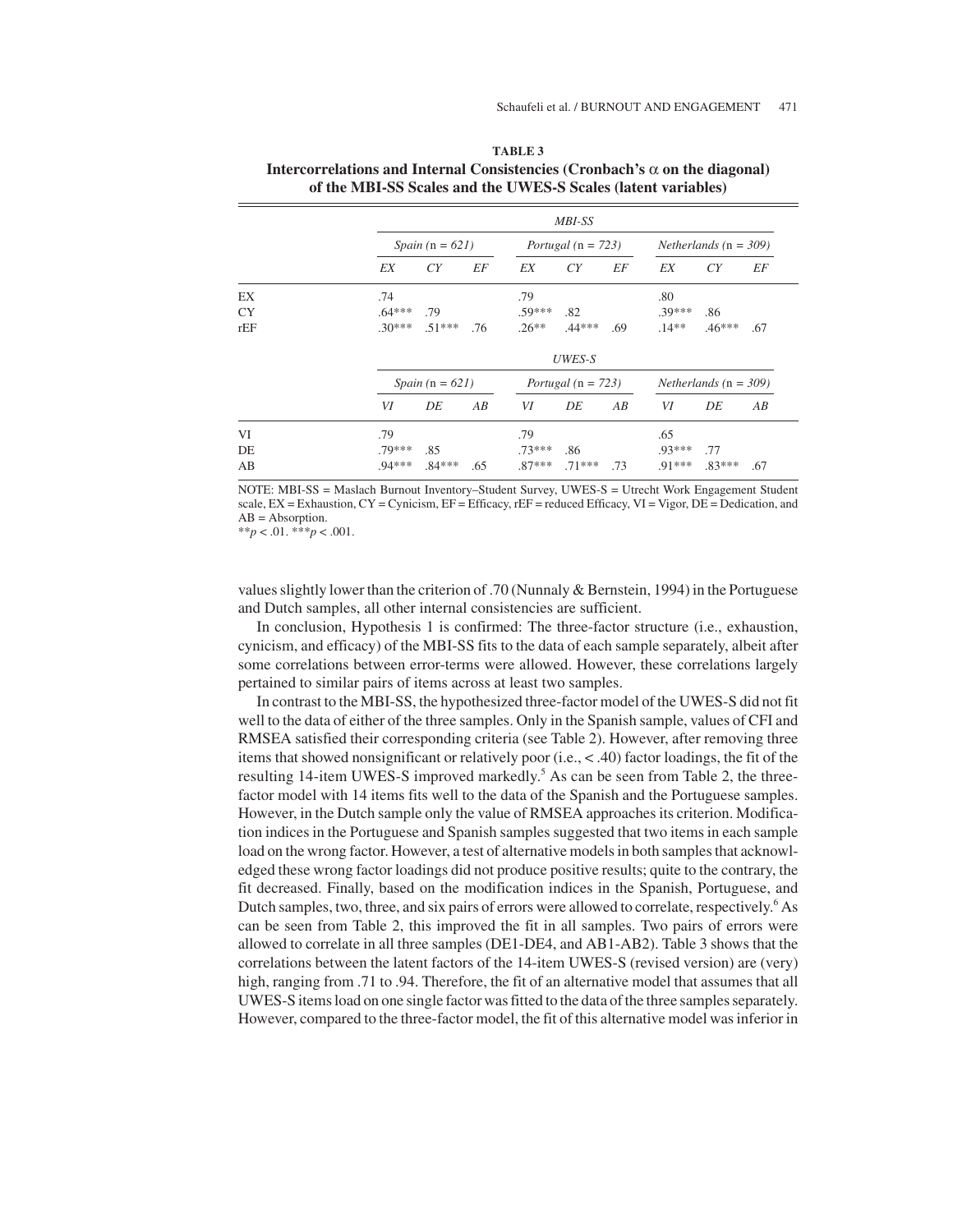all three cases: Portuguese sample ( $\chi^2$  = 1,018.72, *df* = 77, *p* < .001, TLI = .75, CFI = .79, RMSEA = .13), Spanish sample  $(\chi^2 = 509.63, df = 77, p < .001, TLI = .85, CFI = .87, RMSEA =$ .10), and Dutch sample ( $\chi^2$  = 279.56,  $df$  = 77,  $p$  < .001, TLI = .81, CFI = .84, RMSEA = .09). As Table 3 shows, most α values of the UWES-S scales meet the criterion of .70, except VI in the Dutch sample and AB in the Spanish and Dutch samples—in these three cases,  $\alpha$  values are slightly lower.

In conclusion, Hypothesis 2 is confirmed: The three-factor structure of the UWES-S (i.e., vigor, dedication, and absorption) fits to the data of each sample separately, albeit after eliminating three unsound items and allowing some errors to correlate, two of which were identical across samples.

In the next step, Hypothesis 3 was tested, which assumes that the factorial structure of the MBI-SS is invariant across the samples from the three countries.

As outlined above, first the best-fitting model was freely fitted to the data of each pair of countries (i.e., the revised model that included all correlated error terms of either of both countries). As can be seen from Table 4, the fit of the freely estimated MBI-SS model deteriorated significantly in all three cases when it was compared with the fit of a model that constrained the factor loadings and error covariances to be equal across both samples ( $\Delta \chi^2$  = 98.02,  $df = 18$ ,  $p < .001$ ;  $\Delta \chi^2 = 114.32$ ,  $df = 22$ ,  $p < .001$ ; and  $\Delta \chi^2 = 52.34$ ,  $df = 21$ ,  $p < .001$  for the Spanish-Dutch, Portuguese-Spanish, and Portuguese-Dutch comparisons, respectively). Hence, in neither case, the factor loadings of the three-factor model of the MBI were invariant across both samples. So, next the cumulative procedure of constraining successive items was applied. In the case of the Spanish-Dutch comparison, this led to a final model in which factor loadings of five out of six EF items and one EX item as well as two correlated EF error terms proved to be invariant across both samples.<sup>7</sup> Across the Portuguese and Spanish samples, three EF items and two correlated EF error terms were invariant, as well as four EX items and two correlated EX error terms.<sup>8</sup> Finally, the Portuguese-Dutch comparison revealed that the loadings of all CY items and all but one (EF4) EF items were invariant, as well as one pair of correlated EF error terms (EF3-EF6) and one pair of correlated CY error terms (CY3-CY4). Furthermore, three EX factor loadings and two correlated EX error terms appeared to be invariant.<sup>9</sup> Taken together, these country comparisons revealed that (a) factor invariance was most frequently observed regarding the Portuguese and Dutch samples (i.e., 13 items), followed by the Portuguese and Spanish samples (i.e., 7 items) and the Spanish and Dutch samples (i.e., 5 items); and (b) items of the EF scale seem to be most invariant across samples, followed by EX items and CY items. Hence, Hypothesis 3 has to be rejected: The MBI-SS is not invariant across samples. Instead, different patterns of invariance were found between countries with EF items showing the most consistent pattern of invariance of factor loadings.

Testing Hypothesis 4 assumes that factorial invariance of the UWES-S across all three samples took place along the same lines as the testing of Hypothesis 3. Again (see Table 5), it appeared that the fit of the freely estimated model deteriorated significantly in all three cases when it was compared with the fit of a model that constrained the factor loadings and error covariances of the UWES-S to be equal across sample pairs ( $\Delta \chi^2 = 55.28$ ,  $df = 17$ ,  $p < .001$ ;  $\Delta \chi^2 = 27.81$ , *df* = 14, *p* < .001; and  $\Delta \chi^2 = 70.91$ , *df* = 18, *p* < .001 for the Spanish-Dutch, Portuguese-Spanish, and Portuguese-Dutch comparisons, respectively). Hence, in neither case, the factor loadings of the three-factor model of the UWES-S were invariant across both samples. So, again, the cumulative procedure of constraining successive items was applied. In the case of the Spanish-Dutch comparison as well as the Spanish-Portuguese comparison, this led to a final model in which all factor loadings and all assumed covariances between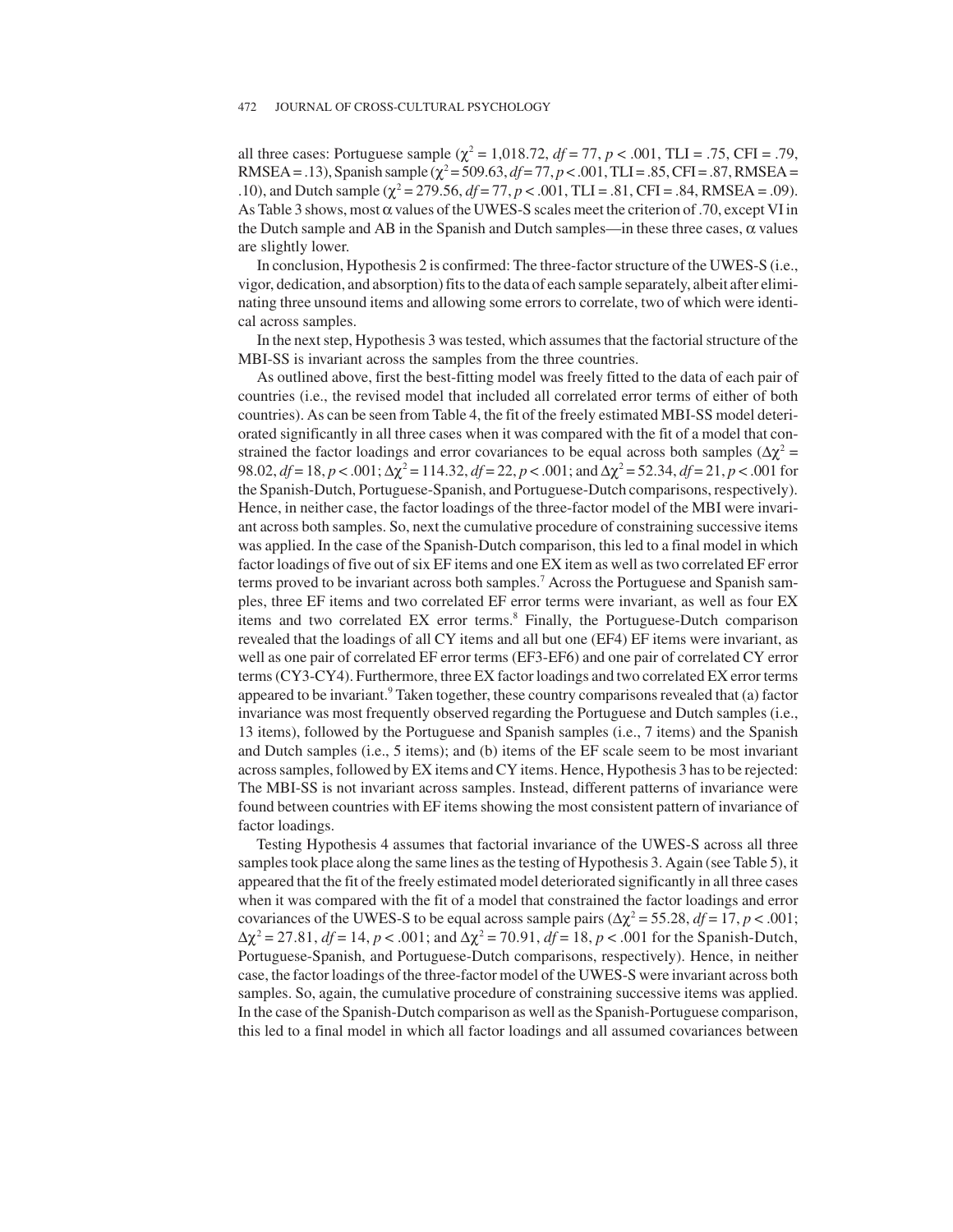| Model                | $\chi^2$ | df  | TLI | CFI | <b>RMSEA</b> |
|----------------------|----------|-----|-----|-----|--------------|
| Spain-Netherlands    |          |     |     |     |              |
| <b>MBI-SS</b>        |          |     |     |     |              |
| Free                 | 335.09   | 162 | .95 | .96 | .03          |
| Constrained          | 433.11   | 180 | .95 | .94 | .04          |
| Invariant            | 342.35   | 169 | .95 | .96 | .03          |
| Portugal-Spain       |          |     |     |     |              |
| <b>MBI-SS</b>        |          |     |     |     |              |
| Free                 | 473.23   | 154 | .93 | .95 | .04          |
| Constrained          | 587.55   | 176 | .92 | .93 | .04          |
| Invariant            | 487.96   | 164 | .93 | .94 | .04          |
| Portugal-Netherlands |          |     |     |     |              |
| <b>MBI-SS</b>        |          |     |     |     |              |
| Free                 | 405.05   | 158 | .93 | .95 | .04          |
| Constrained          | 457.39   | 179 | .93 | .94 | .04          |
| Invariant            | 421.69   | 172 | .93 | .95 | .04          |

**TABLE4 The Fit of the Three-Factor Models of the MBI-SS Across the Spanish (***n* **= 621), Portuguese (***n* **= 723), and Dutch (***n* **= 309) Samples**

NOTE: MBI-SS = Maslach Burnout Inventory–Student Survey, TLI = Tucker-Lewis Index, CFI = Comparative Fit Index, and RMSEA = Root Mean Square Error of Approximation. After 8 multivariate outliers have been removed.

error terms did not significantly differ between samples, except the factor loading of DE3 in the Spanish-Dutch comparison and of DE1 in the Spanish-Portuguese comparison. Finally, the Portuguese-Dutch comparison showed that factor loadings of three items (VI1, DE2, and DE5) and three error covariances (DE1-DE5, DE2-DE4, and AB1-AB4) were invariant across both samples. Taken together, the three pairwise country comparisons revealed that (a) factor invariance was almost complete across Spanish and Dutch samples as well as across Spanish and Portuguese samples, with only one deviant factor loading, whereas across the Dutch and Portuguese samples three items showed different factor loadings; and (b) the AB scale was invariant in all three country comparisons, whereas the VI scale was invariant across the Spanish and Dutch samples as well as across the Spanish and Portuguese samples. Hence, Hypothesis 4 has to be partly rejected: The UWES-S is only invariant across samples as far as the AB subscale is concerned, whereas the VI subscale proved to be invariant in two of the three countries.

Table 6 provides information about Hypothesis 5 that assumes that all burnout and engagement scales are at least moderately (i.e., > .40) negatively correlated. Indeed, except for AB and EX, and DE and EX in the Dutch sample, all remaining 25 correlations between MBI-SS and UWES-S scales are significantly and negatively correlated. Correlations are highest between rEF and the three engagement scales ( $r_{\text{mean}} = -.60$ ; range:  $-.40$  to  $-.69$ ), followed by CY ( $r_{\text{mean}} = -.44$ ; range: -.21 to -.67), and EX ( $r_{\text{mean}} = -.17$ ; range: .03 to .30), respectively. According to Cohen and Holliday (1982), the mean correlations of the engagement scales with rEF and CY have to be qualified as modest, whereas the correlation with EX is very low. Correlations of VI, DE, and AB with the three burnout scales are  $r_{\text{mean}} = -.44$ (range:  $-.20$  to  $-.69$ ),  $r_{\text{mean}} = -.47$  (range:  $-.08$  to  $-.67$ ), and  $r_{\text{mean}} = -.30$  (range:  $.03$  to  $-.65$ ), respectively. Again, following Cohen and Holliday, both former mean correlations have to be qualified as modest, whereas the latter mean correlation can be considered low. Hence, Hypothesis 5, which posits that burnout and engagement scales are at least modestly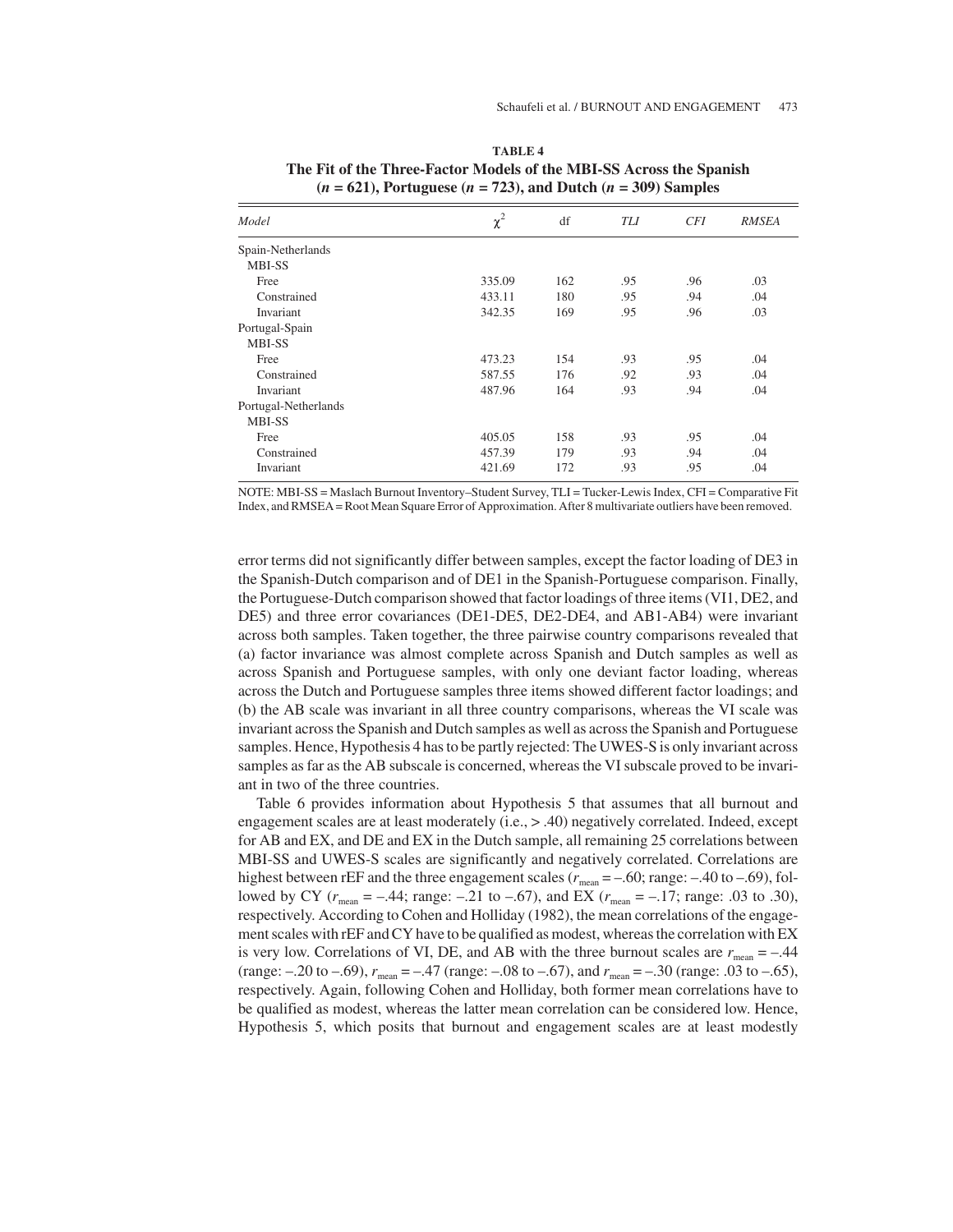| Model                    | $\chi^2$ | df  | TLI | CFI | <b>RMSEA</b> |
|--------------------------|----------|-----|-----|-----|--------------|
| Spain-Netherlands        |          |     |     |     |              |
| UWES-S                   |          |     |     |     |              |
| Free                     | 334.68   | 136 | .94 | .96 | .04          |
| Constrained              | 389.96   | 153 | .94 | .95 | .04          |
| Invariant                | 355.01   | 149 | .95 | .96 | .04          |
| Portugal-Spain<br>UWES-S |          |     |     |     |              |
| Free                     | 473.88   | 142 | .95 | .96 | .04          |
| Constrained              | 501.69   | 156 | .95 | .96 | .04          |
| Invariant                | 493.24   | 155 | .95 | .96 | .04          |
| Portugal-Netherlands     |          |     |     |     |              |
| UWES-S                   |          |     |     |     |              |
| Free                     | 413.04   | 134 | .93 | .95 | .04          |
| Constrained              | 483.95   | 152 | .93 | .94 | .04          |
| Invariant                | 432.50   | 146 | .94 | .95 | .04          |

**TABLE5 The Fit of the Three-Factor Models of the UWES-S Across the Spanish (***n* **= 621),** Portuguese  $(n = 723)$ , and Dutch  $(n = 309)$  Samples (Multigroup Method)

NOTE: UWES-S = Utrecht Work Engagement Student scale, TLI = Tucker-Lewis Index, CFI = Comparative Fit Index, and RMSEA = Root Mean Square Error of Approximation. After 8 multivariate outliers have been removed.

**TABLE6 Correlations Between Maslach Burnout Inventory–Student Survey (MBI-SS) and Utrecht Work Engagement Student (UWES-S) Scales**

|                 |     | Spain $(n = 621)$ |  | Portugal ( $n = 723$ )                                                                                                                               |  |  | <i>Netherlands</i> ( $n = 309$ ) |    |     |
|-----------------|-----|-------------------|--|------------------------------------------------------------------------------------------------------------------------------------------------------|--|--|----------------------------------|----|-----|
|                 | VI. |                   |  | DE AB VI DE AB VI                                                                                                                                    |  |  |                                  | DE | AB  |
| EX<br><b>CY</b> |     |                   |  | $-23***$ $-17***$ $-12*$ $-30***$ $-27***$ $-10*$ $-20***$ $-08$<br>$-38***$ $-61***$ $-32***$ $-41***$ $-67***$ $-25***$ $-43***$ $-61***$ $-30***$ |  |  |                                  |    | -03 |
| rEF             |     |                   |  | $-69***$ $-67***$ $-56***$ $-63***$ $-59***$ $-48***$ $-65***$ $-60***$ $-50***$                                                                     |  |  |                                  |    |     |

NOTE: VI = Vigor, DE = Dedication, AB = Absorption, EX = Exhaustion, CY = Cynicism, and rEF = reduced Efficacy.

\**p* < .05. \*\*\**p* < .001.

negatively correlated, is only partly confirmed; rEF is indeed modestly negatively correlated with all engagement scales in every sample, whereas CY is modestly negatively correlated with DE in every sample as well. Furthermore, CY is correlated modestly negatively to VI in the Spanish and Dutch samples.

Finally, Hypothesis 6 is tested, which posits that academic performance is positively related with engagement and negatively related with burnout. Table 7 presents an overview of the correlations of academic success with the MBI-SS and the UWES-S scales in each of the samples.

As can be seen from Table 7 and in accordance with Hypothesis 6, all three burnout scales are indeed negatively correlated with academic performance, whereas all three engagement scales are positively correlated with academic performance. However, only 61% of the correlations are significant, and with two notable exceptions (EF[r] in the Spanish and Dutch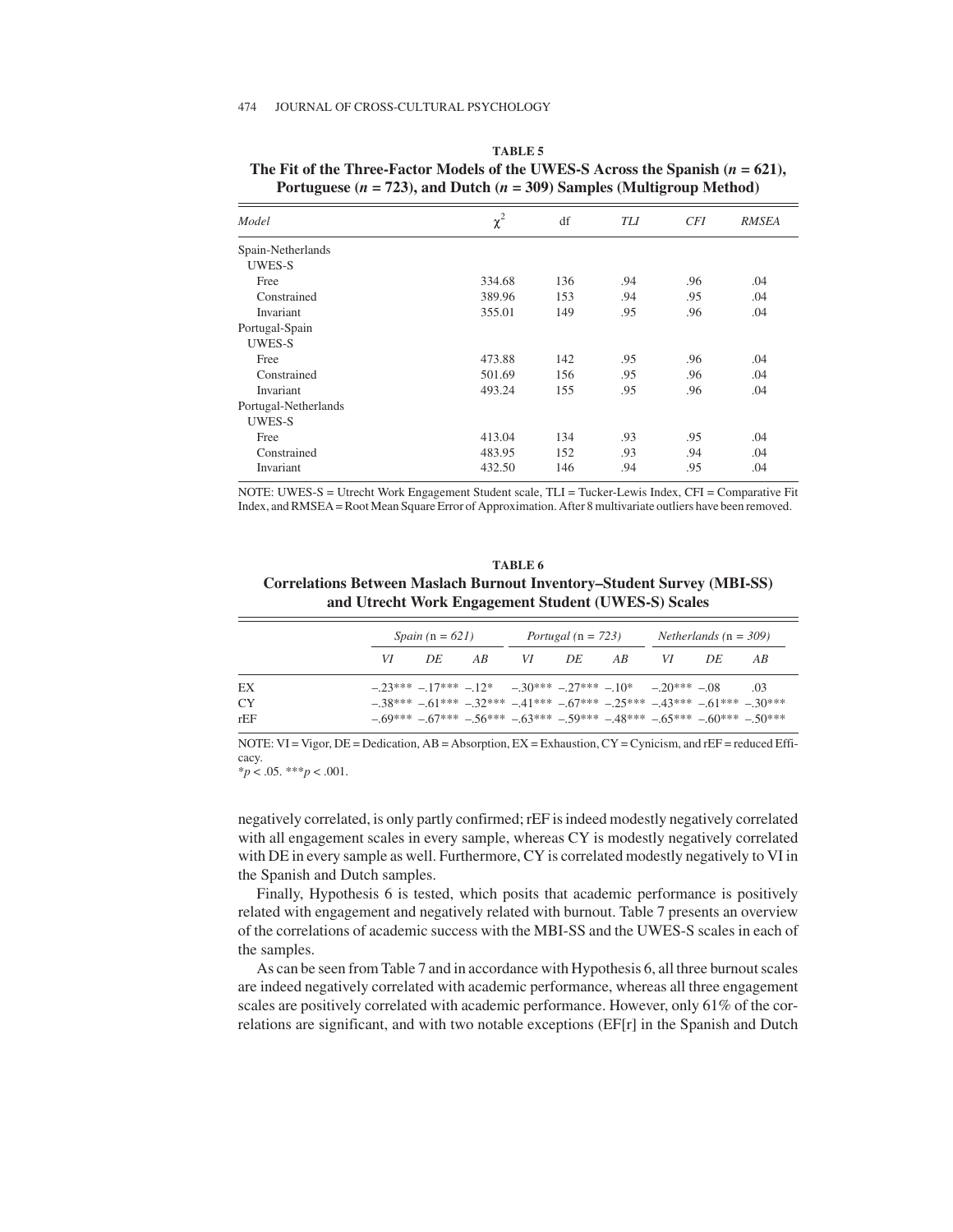|                  | Academic Success  |                        |                                  |  |  |  |
|------------------|-------------------|------------------------|----------------------------------|--|--|--|
|                  | Spain $(n = 621)$ | Portugal ( $n = 723$ ) | <i>Netherlands</i> ( $n = 309$ ) |  |  |  |
| MBI-SS EX        | $-.12**$          | $-.01$                 | $-.08$                           |  |  |  |
| MBI-SS CY        | $-.19***$         | $-.03$                 | $-.01$                           |  |  |  |
| MBI-SS rEF       | $-.34***$         | $-.12*$                | $-.33***$                        |  |  |  |
| UWES-S VI        | $23***$           | $.10*$                 | $21***$                          |  |  |  |
| <b>UWES-S DE</b> | $.17***$          | .02                    | .07                              |  |  |  |
| <b>UWES-S AB</b> | $.16***$          | $.09*$                 | .08                              |  |  |  |

**TABLE7 Correlations of Burnout and Engagement Scales With Academic Success**

NOTE: MBI-SS = Maslach Burnout Inventory–Student Survey, UWES-S = Utrecht Work Engagement Student scale, EX = Exhaustion, CY = Cynicism, rEF = reduced Efficacy, VI = Vigor, DE = Dedication, and AB = Absorption.

\**p* < .05. \*\**p* < .01. \*\*\**p* < .001.

samples) the correlations are rather low. Particularly in the Portuguese sample correlations are low, which might be caused by the fact that—compared to both other samples—performance is far from being normally distributed (skewness = 3.44, kurtosis = 12.53). Reduced EF and VI are systematically correlated with academic performance in all three samples, explaining between 1% and 12% of the variance. In other words, the more efficacious and the more vigorous students feel, the better their academic performance (and vice versa).

Because some burnout and engagement scales are (very) highly interrelated (see Tables 3 and 6), multicollinearity may be expected when regressing academic performance on these scales. Therefore, alternatively, partial correlations were computed between academic performance and each of the six scales individually, controlling for country by means of dummy variables. The results are all in the expected direction so that Hypothesis 6 is confirmed. That is, academic performance is negatively related to EX ( $r_{\text{(part)}} = -.08, p < .01$ ) and CY ( $r_{\text{(part)}} =$  $-0.09, p < 0.01$  and positively related to EF ( $r_{(part)} = 28, p < 0.01$ ), VI ( $r_{(part)} = 1.19, p < 0.01$ ), DE  $(r<sub>(part)</sub> = .09, p < .001)$ , and AB  $(r<sub>(part)</sub> = .14, p < .001)$ . Hence, compared to poor performing students, those who perform better feel less exhausted and less cynical, experience more efficacy and vigor, and report being more dedicated and absorbed (and vice versa). However, except for efficacy and vigor, which explain 8% and 4% of the variance in performance, respectively, relations are relatively weak.

#### **DISCUSSION**

The current study examined the psychometric structure of a burnout measure (MBI-SS) and an engagement measure (UWES-S) in university student samples from three different European countries using confirmatory factor analysis. In addition, we studied the relationship between burnout and engagement on one hand and academic performance on the other hand. Six hypotheses were tested, of which the results can be summarized as follows: Hypotheses 1 and 2, which assume that the MBI-SS and the UWES-S have a three-factor structure, were supported by the data. That is, the hypothesized three-factor models of the MBI-SS and the UWES-S fitted to the data of each sample, albeit after removing three unsound engagement items and allowing some error terms to correlate. Although freeing correlations between residuals has the danger of chance capitalization (MacCallum,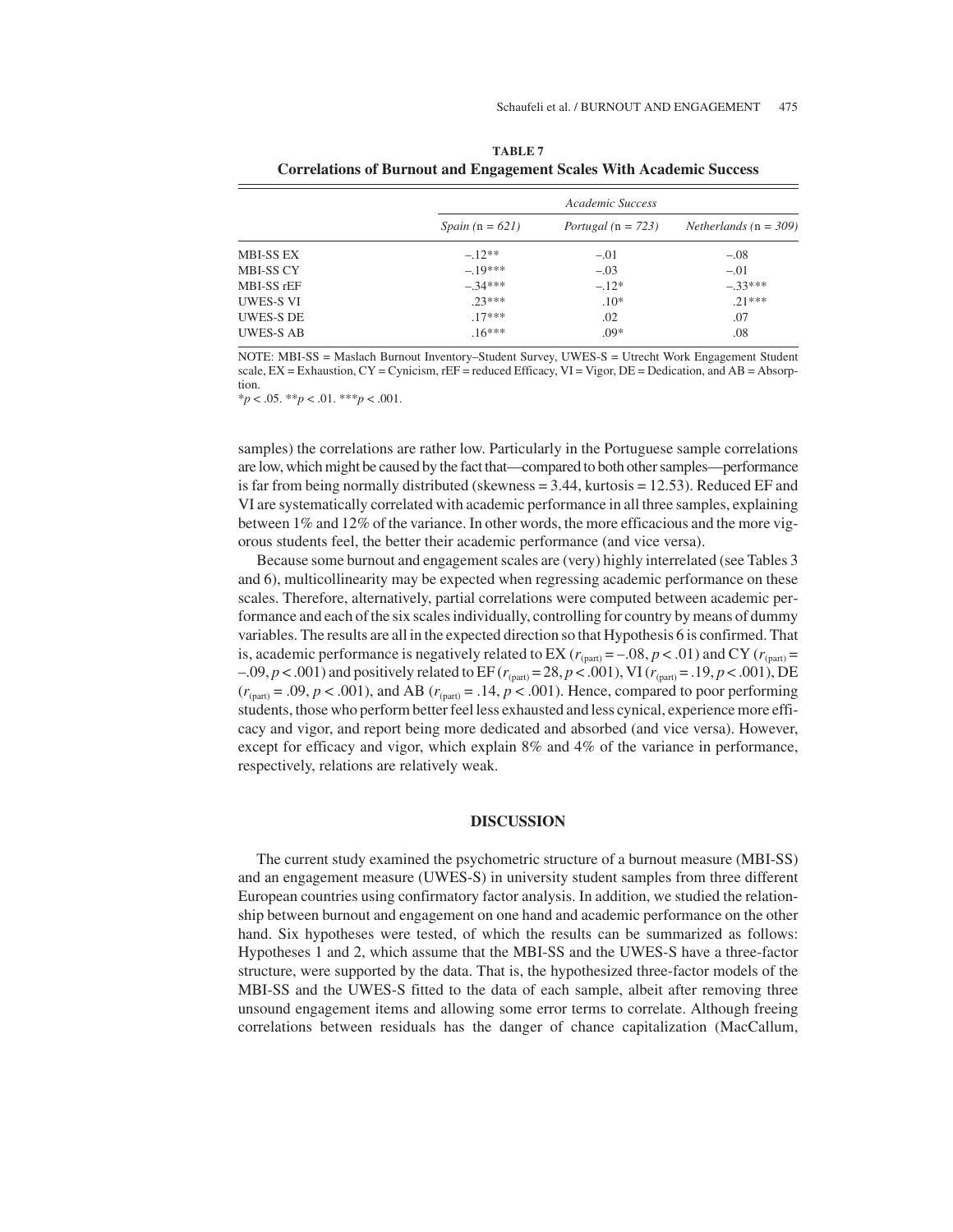Roznowski, & Necowitz, 1992), we nevertheless did so because in the next step the invariance of these estimated correlations was tested across samples. In other words, crossvalidation in independent samples was considered to counteract chance capitalization. Besides, we only allowed error terms to correlate between items belonging to the same scale (i.e., content domain). In sum, the hypothesized original three-factor structures of the MBI-SS and the UWES-S show an acceptable fit in each individual sample, and this fit may be further improved by allowing error terms of some items within scales to correlate.

Hypotheses 3 and 4 assume that invariance of the hypothesized three-factor model across samples for the MBI-SS and the UWES-S, respectively, is—strictly speaking—not supported by the data. Compared to both other MBI-SS scales, factor loadings of EF items seem to be most frequently invariant across samples. The fact that we failed to demonstrate complete factorial invariance of the MBI-SS in student samples from different European countries stands in contrast to the positive results obtained with the other versions of the MBI (Enzmann et al., 1995; Schaufeli & Janczur, 1994; Schutte et al., 2000). Apart from the fact that the MBI-SS includes slightly different items and that the current study used a specific (nonoccupational) sample, we also used a far more rigorous method to test for factorial invariance. Instead, previous studies simply relied on assessing the fit of a (constrained) model that was tested across samples from different nations. As is exemplified by Tables 4 and 5, this procedure would have yielded positive results in the current study as well because the (free and constrained) multigroup models fitted quite well to our data.

The results concerning the invariance of the UWES-S were slightly more encouraging. Depending on the binational comparison, between one and three items were not invariant across both countries involved. The AB scale was invariant across all three country comparisons, whereas the VI scale was invariant across the Spanish and Dutch samples as well as across the Spanish and Portuguese samples. Hence, it can be concluded that the UWES-S is partly invariant across samples.

Hypothesis 5, which stated that the burnout and engagement scales are modestly negatively related (i.e.,  $> -0.40$ ), was partly confirmed: only 2 out of 27 correlations were nonsignificant and/or in the wrong direction. The only positive (but nonsignificant) correlation between EX and AB in the Dutch sample is possibly due to the low internal consistency of the latter scale. Although typically correlations between MBI-SS and UWES-S scales are lower than .40, EF is correlated more strongly with all engagement scales in every sample. This agrees with Schaufeli et al. (in press), who found that instead of loading on a secondorder burnout factor, EF loaded on a second-order engagement factor that included vigor, dedication, and absorption. Also, the relatively high correlation of EF with engagement is in accordance with Maslach and Leiter (1997), who argued that efficacy constitutes a part of the engagement construct itself. In addition, and as expected in the current study, CY is modestly negatively correlated with DE in every sample. This finding confirms that CY and DE are at least to some extent—each other's opposites. However, EX is only (very) weakly negatively related to its supposed opposite engagement variable, VI. Obviously, in contrast to the fact that students who feel most dedicated to their study usually show the least cynicism, students who feel vigorous do not necessarily feel low in exhaustion. The latter two experiences seem to be more independent than the former two.

Compared to previous studies that used the MBI-GS or the UWES in Dutch (Demerouti et al., 2001; Schutte et al., 2000; Taris et al., 1999) and Spanish samples (Gill-Monte & Pieró, 1999),  $\alpha$  values of EF, EX, and AB are relatively low in the current sample. This suggests that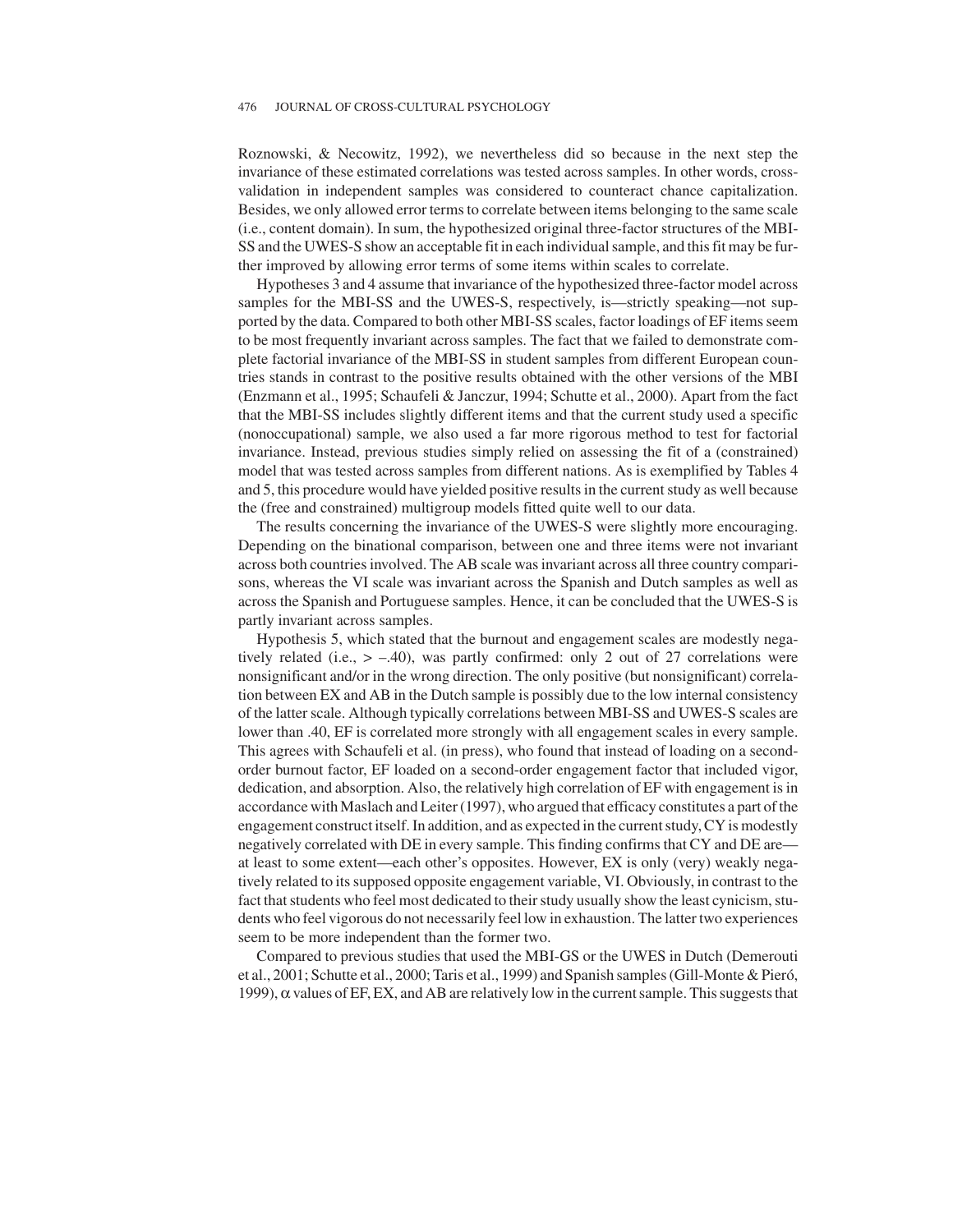rather than translation problems, sampling bias and/or the fact that both questionnaires were adapted for use among students might be responsible for the somewhat lower internal consistencies. Although some  $\alpha$  values do not meet the arbitrary criterion of .70, as recommended by Nunnaly and Bernstein (1994), they are well above .60, which previously served as a rule of thumb (Nunnaly & Bernstein, 1994).

Finally, Hypothesis 6, which predicted that academic performance (i.e., the ratio of passed exams in the previous term relative to the total number of exams) is negatively related to burnout and positively related to engagement, was supported. It appeared that—irrespective of country—particularly students who feel efficacious and vigorous are more likely to perform well compared to those who feel less efficacious and vigorous. This result agrees with two studies among students that found that self-efficacy (Newby & Schlebusch, 1997) and task-oriented coping (Edwards & Trimble, 1992)—which are both conceptually related to our measure of efficacy—are positively related to academic performance. Of course, because our research is cross-sectional, it cannot be ruled out that good performance precedes feelings of efficacy and vigor. Only longitudinal research may give an answer on the causal direction of the relationships involved. However, in accordance with Hypothesis 6, it can be inferred that academic performance is negatively related to burnout and positively related to engagement.

The current study has mainly assessed the internal psychometric features of two instruments and only briefly touched on their content validity in relation to academic performance. A logical next step would be to investigate the relationship of the engagement scales with other job- or study-related variables in a similar fashion as has been done with burnout (Lee  $\&$ Ashforth, 1996; Schaufeli & Enzmann, 1998). It is an intriguing question whether the antecedents and consequences of engagement are similar—across countries and despite cultural differences—to those that have been identified for burnout (except, of course, that the direction of the relationship is reversed) or that the engagement dimensions have unique antecedents and consequences. The current study has shown that the UWES-S and the MBI-SS may basically be used for such a purpose. On the other hand, our findings also point to the fact that both instruments, but particularly the MBI-SS, do not pass a rigorous test of factorial invariance. That is, the three-factor structure of the MBI-SS and the UWES-S fits well to the data of samples from various European countries, but their factor loadings differ from one country to another despite the fairly similar university context.

# **APPENDIX**

# **MASLACH BURNOUT INVENTORY–STUDENT SURVEY**

# **Exhaustion**

- 1. I feel emotionally drained by my studies.
- 2. I feel used up at the end of a day at university.
- 3. I feel tired when I get up in the morning and I have to face another day at the university.
- 4. Studying or attending a class is really a strain for me.
- 5. I feel burned out from my studies.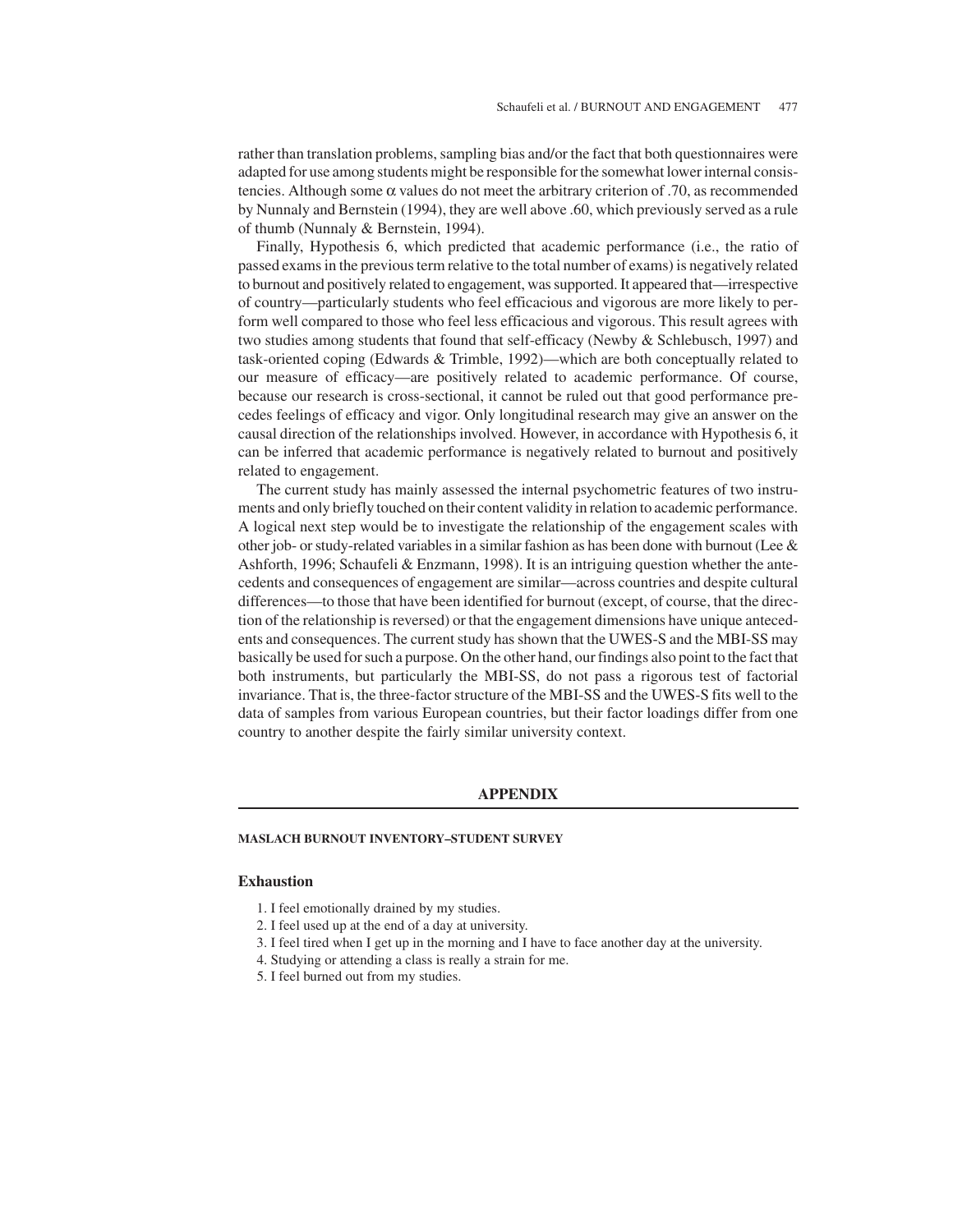### **Cynicism**

- 1. I have become less interested in my studies since my enrollment at the university.
- 2. I have become less enthusiastic about my studies.
- 3. I have become more cynical about the potential usefulness of my studies.
- 4. I doubt the significance of my studies.

### **Professional Efficacy**

- 1. I can effectively solve the problems that arise in my studies.
- 2. I believe that I make an effective contribution to the classes that I attend.
- 3. In my opinion, I am a good student.
- 4. I feel stimulated when I achieve my study goals.
- 5. I have learned many interesting things during the course of my studies.
- 6. During class I feel confident that I am effective in getting things done.

#### **UTRECHT WORK ENGAGEMENT SCALE FOR STUDENTS (UWES-S)**

# **Vigor**

- 1. When I'm studying, I feel mentally strong.
- 2. I can continue for a very long time when I am studying.
- 3. When I study, I feel like I am bursting with energy.
- 4. When studying I feel strong and vigorous.
- 5. When I get up in the morning, I feel like going to class.

# **Dedication**

- 1. I find my studies to be full of meaning and purpose.
- 2. My studies inspire me.
- 3. I am enthusiastic about my studies.
- 4. I am proud of my studies.
- 5. I find my studies challenging.

# **Absorption**

- 1. Time flies when I'm studying.
- 2. When I am studying, I forget everything else around me.
- 3. I feel happy when I am studying intensively.
- 4. I can get carried away by my studies.

# **NOTES**

1. Correlations between .70 and .89 are considered *high*, whereas correlations exceeding .90 may be labeled *very high* (Cohen & Holliday, 1982).

2. Indeed, also in the current study the elimination of this particular item resulted in a substantial increase in values of Cronbach's α for Cynicism (CY) from .65 to .79, from .67 to .82, and from .70 to .86 in the Spanish, Portuguese, and Dutch samples, respectively.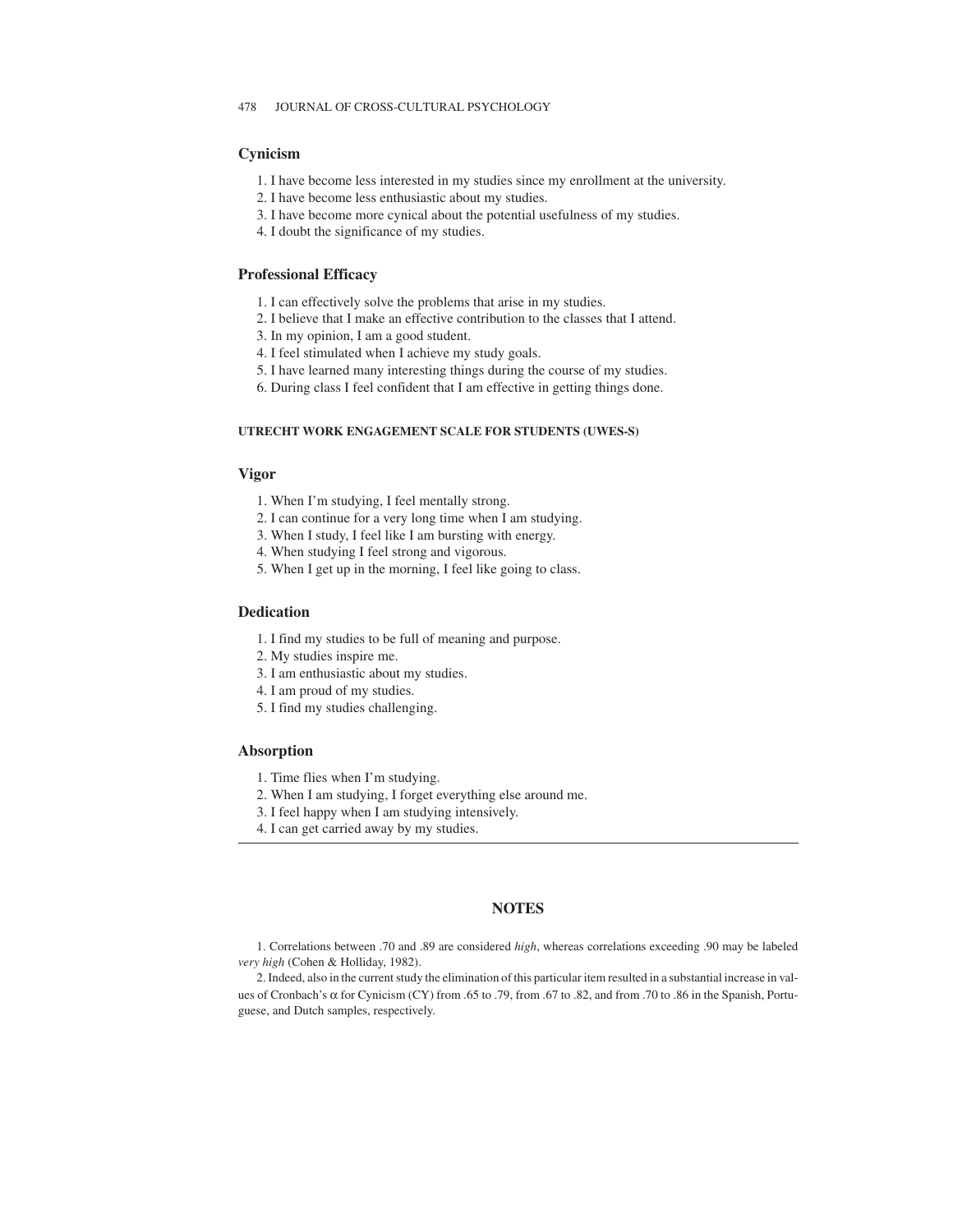3. Instead of positively loading on Efficacy (EF), it was suggested by the modification indices that EF5 loads negatively on CY.

4. The error terms of Exhaustion (EX), CY, and EF were as follows. In the Spanish sample: EX2-EX3, EX2- EX4, EX1-EX5, CY3-CY4, EF2-EF6, and EF3-EF5; in the Portuguese sample: EX3-EX5, CY1-CY2, CY3-CY4, EF1-EF5, and EF4-EF6; and in the Dutch sample: EX2-EX3, CY3-CY4, EF2-EF6, and EF3-EF5.

5. "As far as my studies are concerned I always persevere, even when things do not go well" (Vigor [VI]); "It is difficult to detach myself from my studies" (Absorption [AB]); and "I am immersed in my studies" (AB).

6. The error terms of Dedication (DE), AB, and VI were as follows. In the Spanish sample: DE1-DE4, AB1- AB4; in the Portuguese sample: VI1-VI3, DE1-DE4, and AB1-AB4; and in the Dutch sample: VI3-VI4, DE3-DE4, DE1-DE2, DE1-DE4, AB1-AB4, and AB3-AB4.

7. Items EX4, EF1, EF2, EF3, EF5, and EF6, as well as the error terms of EF3-EF5 and EF2 and EF6.

8. Items EX1, EX3, EX4, EX4, EF4, EF5, and EF6, as well as the error terms of EX2-EX3, EX3-EX5, EF3-EF5, and EF4-EF6.

9. Items EX3, EX4, and EX5, and the error terms of EX2-EX3 and EX3-EX5.

# **REFERENCES**

Abu-Hilal, M. M., & Salameh, K. M. (1992). Validity and reliability of the Maslach Burnout Inventory for a sample of non-Western teachers. *Educational & Psychological Measurement*, *52*, 161-169.

Arbuckle, J. L. (1997). *Amos users' guide version 4.0*. Chicago: Smallwaters Corporation.

Bakker, A. B., Demerouti, E., & Schaufeli, W. B. (in press). Validation of the Maslach Burnout Inventory—General survey: An Internet study. *Anxiety, Stress, and Coping*.

Balogun, J. A., Helgemoe, S., Pellegrini, E., & Hoeberlein, T. (1996). Academic performance is not a viable determinant of physical therapy students'burnout. *Perceptual and Motor Skills*, *83*, 21-22.

Bentler, P. M. (1990). Comparative fit indexes in structural equation models.*Psychological Bulletin*, *107*, 238-246.

Browne, M. W., & Cudeck, R. (1993). Single sample cross-validation indices for covariance structures. *Multivariate Behavioral Research*, *24*, 445-455.

Byrne, B. M. (2001). *Structural equation modeling with AMOS: Basic concepts, applications and programming*. Mahwah, NJ: Lawrence Erlbaum.

Cohen, L., & Holliday, M. (1982). Statistics for the social sciences. London: Harper & Row.

Csikszentmihalyi, M. (1990). *Flow: The psychology of optimal experience*. New York: Harper.

Cudeck, R., & Browne, M. W. (1993). Alternative ways of assessing model fit. In K. A. Bollen & J. Scott Long (Eds.), *Testing structural equation models* (pp. 1-9). Newbury Park, CA: Sage.

Demerouti, E., Bakker, A. B., De Jonge, J., Janssen, P. P. M., & Schaufeli, W. B. (2001). Burnout and engagement at work as a function of demands and control. *Scandinavian Journal of Work, Environment & Health*, *27*, 279-286.

- Edwards, J. M., & Trimble, K. (1992). Anxiety, coping and academic performance. *Anxiety, Stress & Coping*, *5*, 337-350.
- Enzmann, D., Schaufeli, W. B., & Girault, N. (1995). The validity of the Maslach Burnout Inventory in three national samples. In L. Bennett, D. Miller, & M. Ross (Eds.), *Health workers and AIDS: Research, interventions and current issues* (pp. 131-150). Chur, Switzerland: Harwood.
- Garden, A. M. (1991). Relationship between burnout and performance. *Psychological Reports*, *68*, 963-977.
- Gil-Monte, P. R., & Peiró, J. M. (1999). Validez factorial del Maslach Burnout Inventory en una muestra multiocupacional [Evidence for the factorial validity of the Maslach Burnout Inventory across different occupational groups]. *Psicothema*, *11*, 679-689.
- Goffin, R. D. (1993). A comparison of two new indices for the assessment of fit of structural equation models. *Multivariate Behavioral Research*, *28*, 205-214.
- Gold, Y., & Michael, W. B. (1985). Academic self-concept correlates of potential burnout in a sample of first-semester elementary school practice teachers: A concurrent validity study.*Educational and Psychological Measurement*, *45*, 909-914.
- Gorter, R. C., Albrecht, G., Hoogstraten, J., & Eijkman, M. A. J. (1999). Factorial validity of the Maslach Burnout Inventory–Dutch version (MBI-NL) among dentists. *Journal of Organizational Behavior*, *20*, 209-217.

Green, D. E., Walkey, F. H., & Taylor, A. J. (1991). The three-factor structure of the Maslach Burnout Inventory. *Journal of Social Behavior and Personality*, *6*, 453-472.

- Hoyle, R. H. (1995). The structural equation modeling approach: Basic concepts and fundamental issues. In R. H. Hoyle (Ed.), *Structural equation modeling, concepts, issues, and applications* (pp. 1-15). Thousand Oaks, CA: Sage.
- Kantas, A., & Vassilaki, E. (1997). Burnout in Greek teachers: Main findings and validity of the Maslach Burnout Inventory. *Work & Stress*, *11*, 94-100.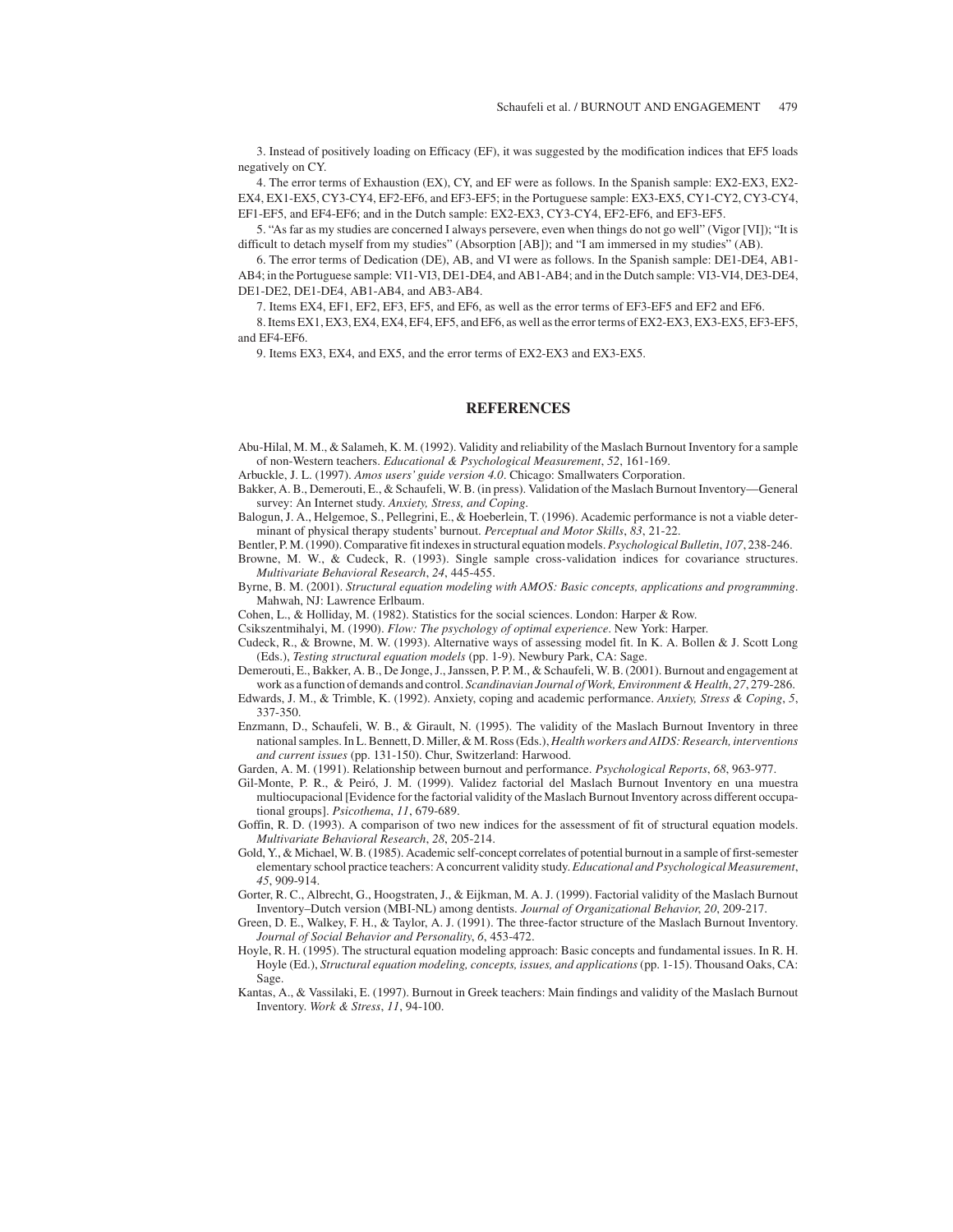- Lee, R. T., & Ashforth, B. E. (1996). A meta-analytic examination of the correlates of the three dimensions of job burnout. *Journal of Applied Psychology*, *81*, 123-133.
- Leiter, M. P., & Schaufeli, W. B. (1996). Consistency of the burnout construct across occupations. *Anxiety, Stress and Coping*, *9*, 229-243.
- Leong, F. T., Mallinckrodt, B., & Kralj, M. M. (1990). Cross-cultural variations in stress and adjustment among Asian and Caucasian graduate students. *Journal of Multicultural Counseling and Developments*, *18*, 19-28.
- MacCallum, R., Roznowski, M., & Necowitz, L. B. (1992). Model specifications in covariance structure analysis: The problem of capitalization on chance. *Psychological Bulletin*, *111*, 490-504.
- Madusa, S. (1997). The validity of the Japanese translated Maslach Burnout Inventory. *Japanese Journal of Health Psychology*, *10*, 44-53.
- Maslach, C., & Jackson, S. E. (1981). The measurement of experienced burnout. *Journal of Occupational Behavior*, *2*, 99-113.
- Maslach, C., Jackson, S. E., & Leiter, M. (1996). *Maslach Burnout Inventory: Test manual* (3rd ed.). Palo Alto, CA: Consulting Psychologists Press.
- Maslach, C., & Leiter, M. P. (1997). *The truth about burnout*. San Francisco: Jossey-Bass.
- Maslach, C., Schaufeli, W. B., & Leiter, M. P. (2001). Job burnout. *Annual Review of Psychology*, *52*, 397-422.
- McCarthy, M. E., Pretty, G. M., & Catano, V. (1990). Psychological sense of community and student burnout. *Journal of College Student Development*, *31*, 211-216.
- Newby, F. E., & Schlebusch, L. (1997). Social support, self-efficacy and assertiveness as mediators of student stress. *Psychology: A Journal of Human Behavior*, *34*, 61-69.
- Nowack, K. M., & Hanson, A. L. (1983). The relationship between stress, job performance, and burnout in college student resident assistants. *Journal of College Student Personnel*, *24*, 545-550.
- Nunnaly, J. C., & Bernstein, I. H. (1994). *Psychometric theory* (3rd ed.). New York: McGraw-Hill.
- Salanova, M., & Schaufeli, W. B. (2000). Exposure to information technologies and its relation to burnout. *Behaviour & Information Technology*, *19*, 385-392.
- Salanova, M., Schaufeli, W. B., Llorens, S., Pieró, J. M., & Grau, R. (2001). Desde el "burnout" al "engamement": Una nueva perspectiva [From "burnout" to "engagement": A new perspective]. *Revista de Psicología del Trabajo y de las Organizaciones*, *16*, 117-134.
- Schaufeli, W. B., Daamen, J., & Van Mierlo, H. (1994). Burnout among Dutch teachers: An MBI validity study. *Educational and Psychological measurement*, *54*, 803-812.
- Schaufeli, W. B., & Enzmann, D. (1998). *The burnout companion to study and practice: A critical analysis*. London: Taylor & Francis.
- Schaufeli, W. B., & Janczur, B. (1994). Burnout among nurses: A Polish-Dutch comparison. *Journal of Cross-Cultural Psychology*, *25*, 95-113.
- Schaufeli, W. B., Leiter, M. P., Maslach, C., & Jackson, S. E. (1996). Maslach Burnout Inventory–General Survey. In C. Maslach, S. E. Jackson, & M. P. Leiter (Eds.), *The Maslach Burnout Inventory—Test manual* (3rd ed.). Palo Alto, CA: Consulting Psychologists Press.
- Schaufeli, W. B., Salanova, M., Gonzàlez-Romà, V., & Bakker, A. B. (in press). The measurement of burnout and engagement: A confirmative analytic approach. *Journal of Happiness Studies*.
- Schaufeli, W. B., & Van Dierendonck, D. (1993). The construct validity of two burnout measures. *Journal of Organizational Behavior*, *14*, 631-647.
- Schutte, N., Toppinnen, S., Kalimo, R., & Schaufeli, W. B. (2000). The factorial validity of the Maslach Burnout Inventory–General Survey across occupational groups and nations. *Journal of Occupational and Organizational Psychology*, *73*, 53-66.
- Seligman, M. E. P., & Csikszentmihalyi, M. (2000). Positive psychology: An introduction. *American Psychologist*, *55*, 5-14.
- Söderfeldt, M., Söderfeldt, B., Warg, L. E., & Ohlson, C.-G. (1996). The factor structure of the Maslach Burnout Inventory in two Swedish human service organizations. *Scandinavian Journal of Psychology*, *37*, 437-443.
- Stevens, J. (1996).*Applied multivariate statistics for the social sciences*(3rd ed.). Mahwah, NJ: Lawrence Erlbaum. Stewart, S. M., Lam, T. H., Betson, C. L., Wong, C. M., & Wong, A. M. P. (1999). A prospective analysis of stress
- and academic performance in the first two years of medical school. *Medical Education*, *33*, 243-250. Tan, A. G. (1994). Investigating people's conceptions of stress in multicultural and cross-cultural frameworks: Ger-
- mans, Japanese, and Malaysians. *Thoku Psychologica Folia*, *53*, 64-75. Tang, C. (1998). Assessment of burnout for Chinese human services professionals: A study of factorial validity and invariance. *Journal of Clinical Psychology*, *54*, 55-58.
- Taris, T. W., Schreurs, P. J. G., & Schaufeli, W. B. (1999). Construct validity of the Maslach Burnout Inventory– General Survey: A two-sample examination of its factor structure and correlates. *Work & Stress*, *13*, 223-237.
- Tucker, L. R., & Lewis, C. (1973). A reliability coefficient for maximum likelihood factor analysis. *Psychometrika*, *38*, 1-10.
- Watson, D. C., & Sinha, B. K. (1999). A cross-cultural comparison of the Brief Symptom Inventory. *International Journal of Stress Management*, *6*, 255-264.